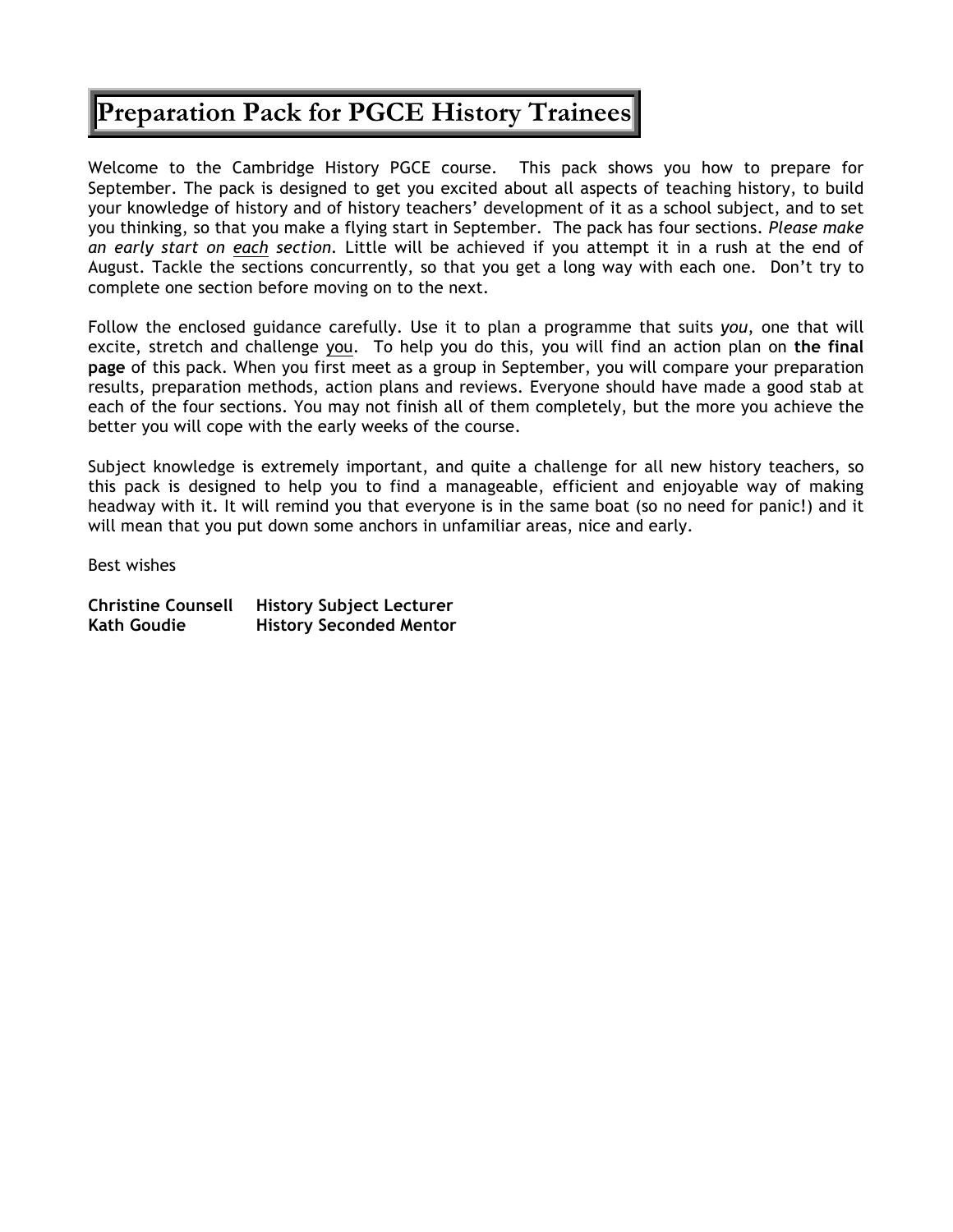## **SECTION 1: Read some novels**

Very good history teachers are extremely well-read in literature of quality. They are familiar with great, classic texts emerging from periods in the past in which the novel was gradually formed. They often use less well-known texts from past periods as they endeavor to find rich and demanding ways to give pupils a new sense of period of (say) nineteenth-century France or eighteenth-century England. They also read other novels with historical themes. Great history teachers carry on reading, challenging their own perspectives with fresh texts and new perspectives throughout their careers. They draw constantly on new material that might make their own students think or that help them to imagine the past for the first time. A vast range of fiction, whether written *during* the period (Tolstoy, Dickens, Eliot, Gaskell…) or much later as 'historical fiction' (Pamuk, Mantel, Chevalier…) will people your own minds with period stories and dramas as well as chronological frameworks and new starting points for your own knowledge-building and curiosity.

Good novels provide a unique access to past worlds and to debates about ways of selecting from and representing that past. Throughout your career you will often find yourself drawing upon novels both as sources from the past and as modern interpretations of it. We begin your preparation with novels, however, because you are now going to have to deepen and broaden your historical knowledge rapidly, and a novel can be an efficient and enjoyable way of gaining a first window on a new period.

Children's classics and the ever-changing world of historical fiction for children play their part part in this too. For 'low-attaining' 11-year-olds, a couple of chapters of Kevin Crossley-Holland's *The Seeing Stone* or Cynthia Harnett's *The Wool Pack* might be a brilliant introduction to 'medieval life'. Such books are rooted carefully in scholarship of the period. Michael Morpurgo's *Private Peaceful* might become a turning point in creating a wholly new kind of curiosity in 13-year-olds' thinking about the First World War.

Therefore, some very important preparation that you are going to do is *to read as many as possible of the novels on the list below*. Those you have not read by mid-September you can steadily read across the year. But please read *at least 10*, and more if you can, before 15 September.

Because you want to enjoy your preparation for September (and, in some cases, to make it doubleup as relaxation after some gruelling finals), novels have been chosen which are likely to grip you and which are hard to put down. This part of your preparation should be pure pleasure and you will have fun when you arrive and share your impressions of these texts with the other trainees. Most of the novels you will speed through in a few evenings but some, such as Dickens and Mantel might require something more like a week on a beach. Because you might be short of stretches on beaches, try to link some novel choices with your subject knowledge topic choice. For example, if, when you study Section 4, you realise you are going to have to prioritise the French Revolution, then Mantel's *A Place of Greater Safety* and/or Dickens' *A Tale of Two Cities* would be well worth investing in as your longer novels. Greater knowledge of the French Revolution will make these two texts more accessible, and the novels in turn, especially the Mantel, will make you feel much more secure in your knowledge of the French Revolution. They will also bring great pleasure and fire your curiosity.

Quite a few novels have been selected because you are likely to have read them already, either because they are classics or because they are recent, popular big sellers. We are sure that all of you will certainly have already read Orwell's *1984* (and if any of you haven't, then you had better start right there). It is likely that about half of you have already read *A Tale of Two Cities*. By having a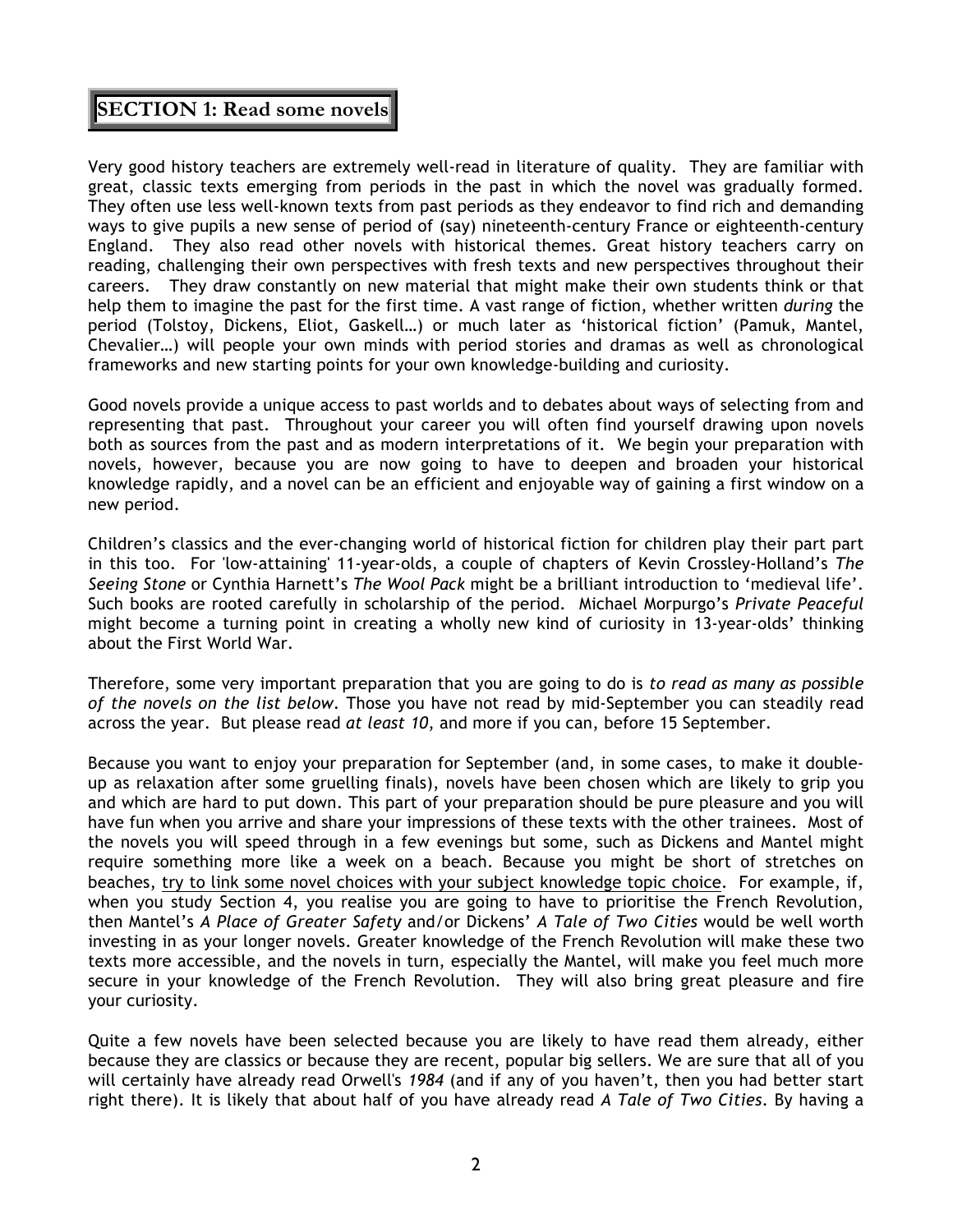list that we all now work towards, we have some common reference points for some of our discussions and for your practical classroom activities during the year.

It also means that those of you who are not 'well-read' can do something about it, fast.

**Here is the list of novels from which we would like you to select your minimum of 10.**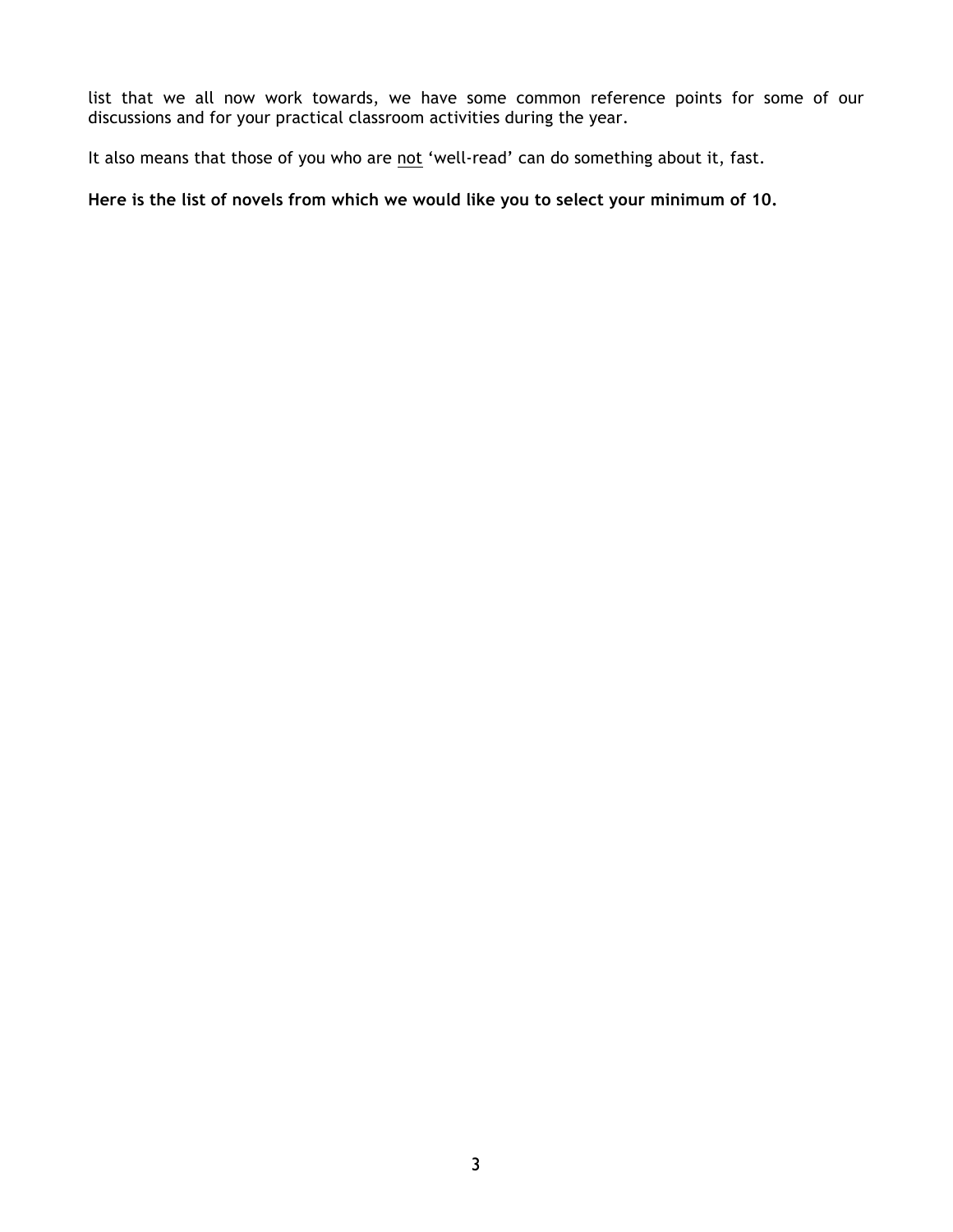*Things Fall Apart Pride and Prejudice* **OR** *Mansfield Park Doctor Copernicus Regeneration Jane Eyre Girl with a Pearl Earing The Seeing Stone A Tale of Two Cities Adam Bede* **OR** *Middlemarch A Passage to India The Glass Palace Jude the Obscure* **OR** *Tess of the D'Urbervilles The Wool Pack A Farewell to Arms The Kite Runner* Chinua Achebe\*\* Jane Austen John Banville Pat Barker Charlotte Bronte Tracey Chevalier Kevin Crossley-Holland Charles Dickens George Eliot E.M. Forster Amitav Ghosh Thomas Hardy Cynthia Harnett Ernest Hemingway Khaled Hosseini Aldous Huxley *Brave New World* P.D. James *Children of Men* Judith Kerr *When Hitler Stole Pink Rabbit* Barbara Kingsolver *The Poisonwood Bible* Kazuo Ishiguro *An Artist of the Floating World* **OR** *Remains of the Day* D.H. Lawrence *The Rainbow* **OR** Sons and Lovers Penelope Lively *Moon Tiger*  Andreï Makine *The Life of an Unknown Man* Hilary Mantel *A Place of Greater Safety* **OR** Wolf Hall Michael Morpurgo *Private Peaceful* V.S. Naipaul *A Bend in the River* Irene Nemirovsky *Suite Française* George Orwell *1984* Orhan Pamuk *My Name is Red* Boris Pasternak *Doctor Zhivago* John Pilkington *Thief! (Elizabethan Mysteries)* Joseph Roth *The Radetzky March* Arundhati Roy *The God of Small Things* F. Scott Fitzgerald *The Great Gatsby* Paul Scott *The Jewel in the Crown* Ahdaf Soueif *The Map of Love* John Steinbeck *The Grapes of Wrath* Rebecca Stott *Ghostwalk* Rosemary Sutcliffe *The Armourer's House* **OR** *The Eagle of the Ninth* Graham Swift *Waterland* Leo Tolstoy *Anna Karenina* **OR** *Resurrection* Alison Weir *Innocent Traitor* Laura Ingalls Wilder *The Long Winter* Jeannette Winterson *The Passion* Emile Zola *L'Assommoir* Markus Zusak *The Book Thief*

The underlined items are children's novels. Please ensure that your selection of ten includes one or two novels written for children.

\*\* Try to find the expanded edition of Achebe's novel– e.g. that published by Heinemann – with notes. You will enjoy reading the introduction on the African background after you have finished the novel.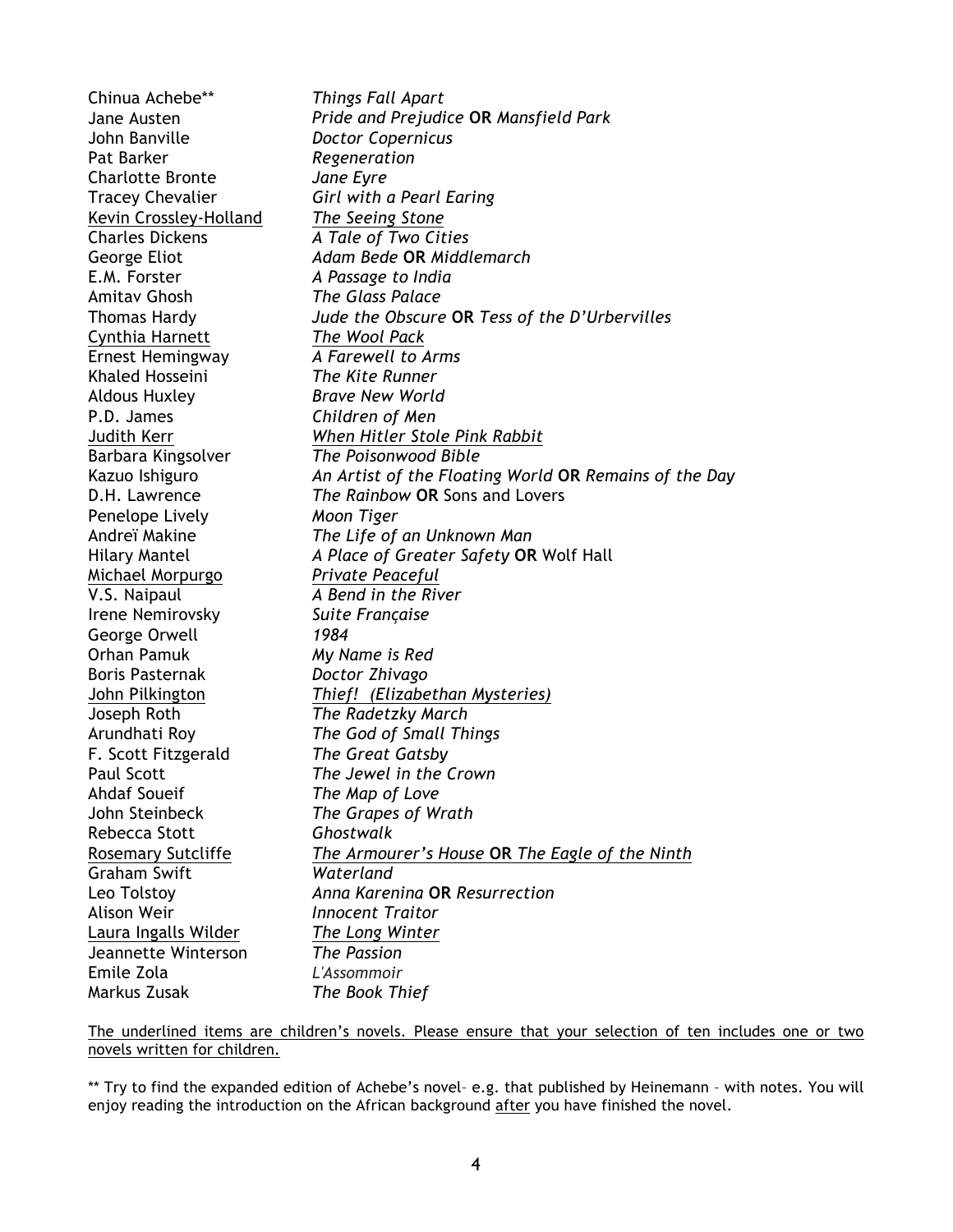A range of factors has governed the selection overall. Each novel has a clear purpose in your preparation for the year ahead:

- It might offer fresh or controversial perspectives on past events.
- It might directly address questions about the purposes and value of teaching history.
- It might examine problems relating to memory, collective memory and its representation.
- It might provide intriguing access to a period or part of the world with which you are not yet familiar.
- It might be a text that children or teenagers could be inspired to read or from which you might select extended extracts for use in the history classroom.
- It might explore issues arising from colonialism, empire and post-colonialism.
- It might be a vehicle for raising moral questions about the past and reflecting on the place of moral questions in the study of the past.
- It might develop or broaden your own literary style, your ear for language, your reflections on how texts construct meaning and how readers make meaning out of texts.
- It might relate to the part of the world or to the cultural settings in which you will find yourself teaching whilst on your PGCE.

We'll leave you to decide for yourselves which novels have been selected for which purpose. Each novel will also assist you substantially in your wider work of building broader historical knowledge, both before and during the course. In every case the novel has been chosen because it will keep you imagining the past, examining issues that arise from others' representations of the past and pondering how and why humans choose to reconstruct it in this thing called 'history'.

*In your action plan, please ensure that you read a minimum of ten.* That should be easily achievable by mid-September, and you will probably find that you can tackle a few more. All are available in paperback and most in Kindle. Most will be available in (or obtainable by) local libraries. The course places strong emphasis on using historical novels, both for our own professional learning and directly as resources with pupils, *so wide reading from this list is essential.* This is also an opportunity to make sure that you catch up with reading the classics. **An outstanding history teacher should know the literature from the period.** 

**In choosing your ten, make sure that you read the kind of material that you have not read before**. If you have never read any pre-WWI novels, then clearly you urgently need to become familiar with Austin, Bronte, Dickens, Hardy, Eliot, Lawrence, Tolstoy and Zola and thus start to get the great literary landscape of the 18<sup>th</sup>, 19<sup>th</sup> and early 20<sup>th</sup> centuries at your fingertips. Such familiarity with the literary landscape of a century is *essential* for a history teacher, and there is no better way to secure 'period feel', than to grasp social nuance and political assumption from the description of a Dickens, the narrative of a Bronte or the dialogue of a Tolstoy.

At the same time, try to range widely across time, place and style. If you haven't read Asian or African literature, then you should read (for example) Pamuk, Achebe, Ghosh, Hosseini, Ishiguru, Soueif, Naipaul or Roy. If you've never read any of the classic dystopian novels, then read Orwell and Huxley, and compare their dystopias with that of the more recent P.D.James. (Think about why a history teacher could gain benefit from reading dystopian novels, and why you would want teenagers to read them.). If your grasp of the early modern period is hopeless, get your curiosity cultivated and some key personalities established by reading the fast-paced drama of Weir, Chevalier or Sansom (but remember that that while the background structure is factual, the detail is fiction!). And so on.

Another approach is to follow a theme. For example, if your knowledge of art is limited, and you wouldn't know where to start in exploring history through art, then you should read Pamuk, Ishiguru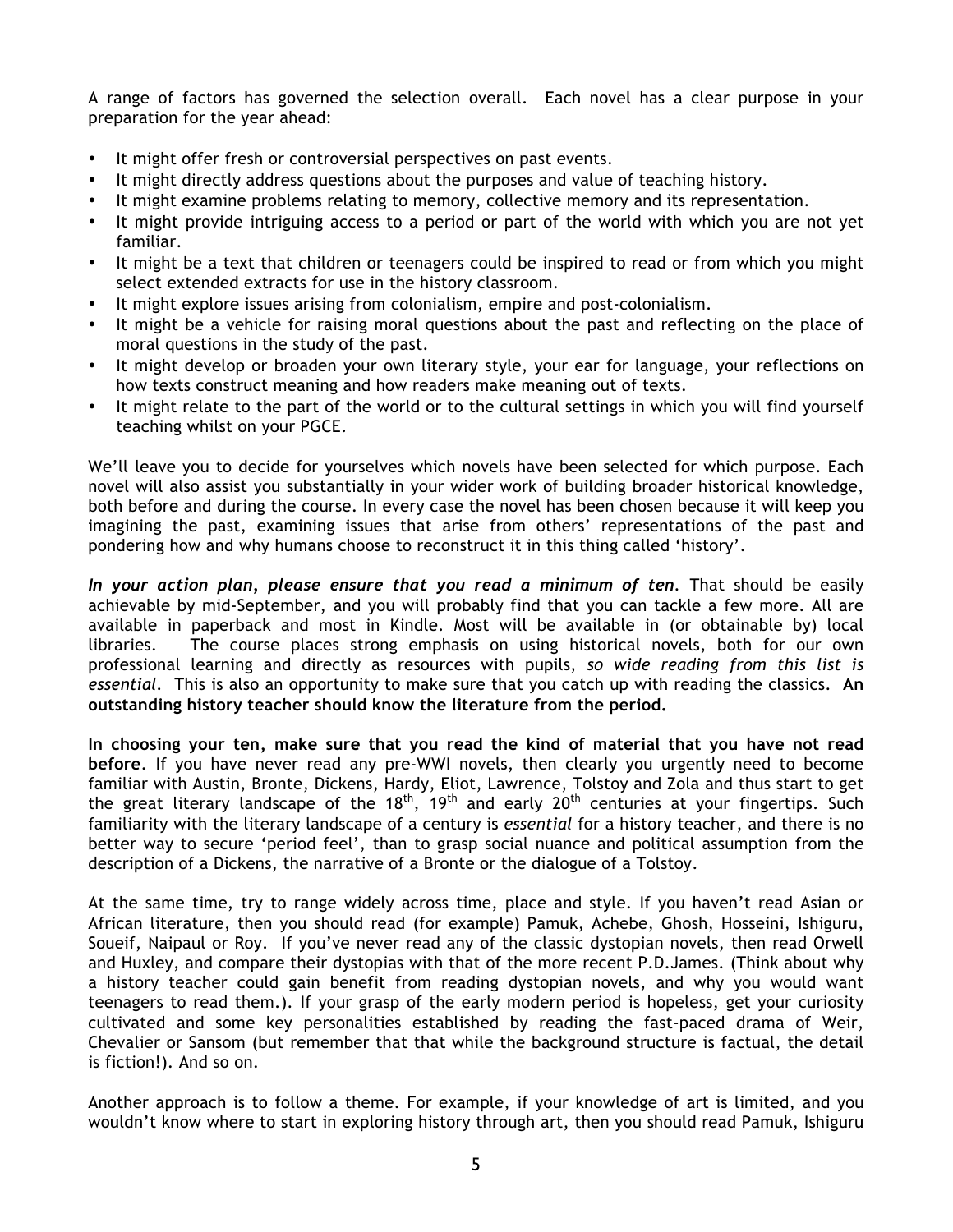(*Artist of the Floating World*) and Chevalier. You would thus gain three fascinating – and widely contrasting – perspectives on changing style and changing ways of *reading* style in different settings and periods. You may be surprised at just how much extensive historical knowledge you can build in this way, transforming your knowledge of completely unfamiliar periods and topics.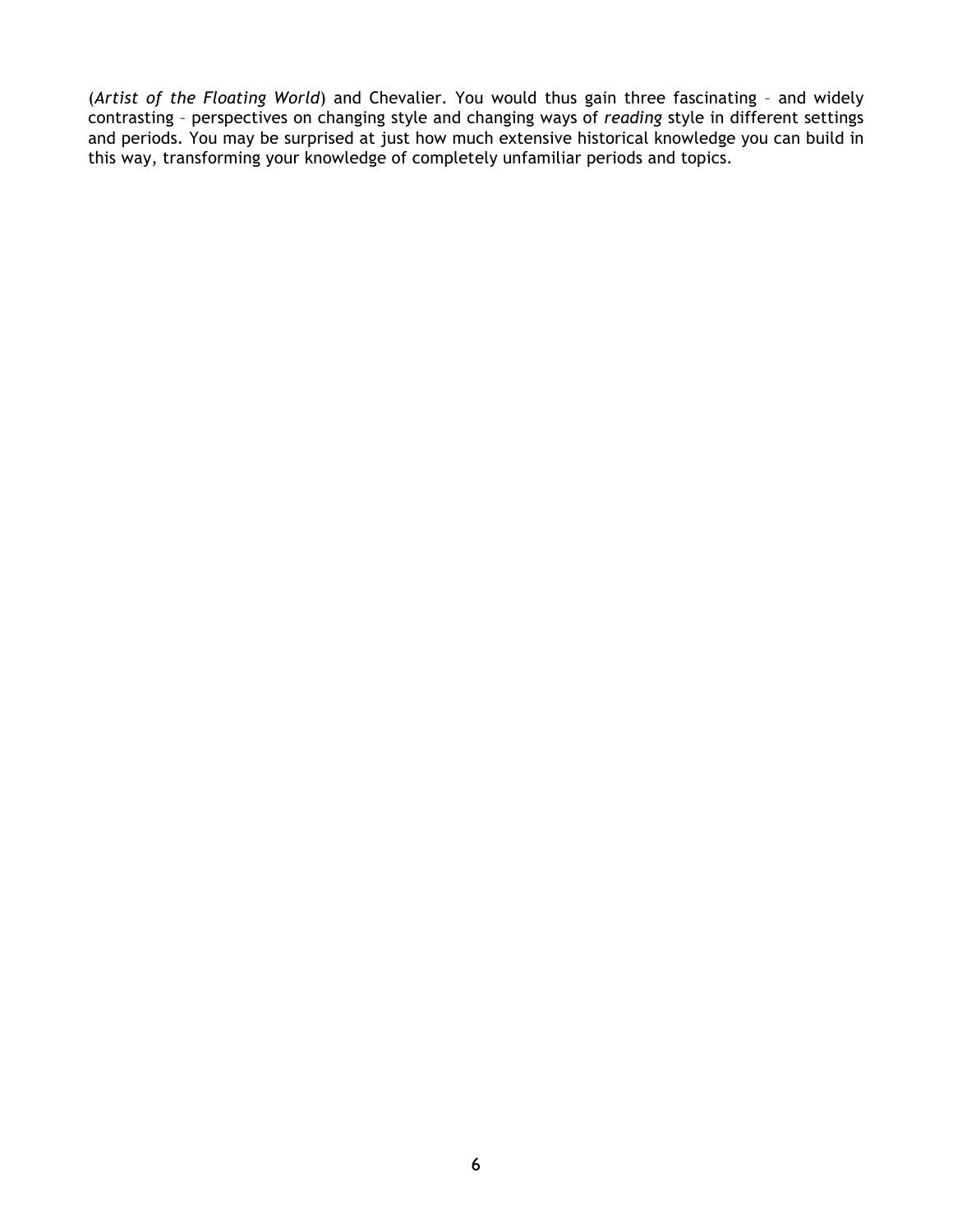## **SECTION 2: Reflect on the nature of history as a discipline**

Here we are providing you with a differentiated package according to your past experience, your diverse educational backgrounds and your current learning needs.

| <b>CORE</b><br><b>REQUIREMENT</b><br>FOR ALL                                                                                                  | As an absolute minimum<br>Please would everyone read Richard Evans, In Defence of History.                                                                                                                                                                                                                                                                                                                                                                                                                                                                                                                                                                                                                                     |
|-----------------------------------------------------------------------------------------------------------------------------------------------|--------------------------------------------------------------------------------------------------------------------------------------------------------------------------------------------------------------------------------------------------------------------------------------------------------------------------------------------------------------------------------------------------------------------------------------------------------------------------------------------------------------------------------------------------------------------------------------------------------------------------------------------------------------------------------------------------------------------------------|
| <b>ABSOLUTE</b><br><b>BEGINNERS</b>                                                                                                           | As extra access to Richard Evans' book<br>and for those of you who have never read it, please be sure to read<br>E.H.Carr's What is History? Familiarity with this classic is essential,<br>especially when we come to look at questions of causation and how the<br>National Curriculum for History has been influenced by Carr on causation.<br>Also, you might find Richard Evans' book prohibitively challenging if you<br>have not read Carr. So please would those of you have not done so, kindly<br>work through E.H.Carr a.s.a.p. You could keep a notebook on all the<br>reasons why you agree/disagree with him.                                                                                                    |
| EXPERIENCED<br><b>READERS ON</b><br>THE<br><b>PHILOSOPHY</b><br><b>AND PRACTICES</b><br>OF HISTORY<br>WHO WOULD<br>LIKE TO DIG<br>MORE DEEPLY | As extra challenge<br>For those of you thoroughly familiar with Carr and Evans, we suggest you<br>tackle work by one of the following that you have not yet encountered:<br>Allan Megill, Jörn Rüsen, Quentin Skinner, Philip Gardner, R.G.<br>Collingwood, John Tosh, Geoffrey Cubitt or James V. Wertsch. Past<br>trainees have particularly enjoyed Wertsch's Voices of Collective<br>Remembering, Rüsen's Western Historical Thinking: An Intercultural<br>Debate (especially the debate between Burke and White in the first<br>section) and Skinner's Visions of Politics, especially Chapter 3. Try to read<br>something that is a complete contrast with Evans and Carr. Work out who<br>has challenged each, and why. |

### **Why does this matter?**

It is important to tackle history teaching from many angles. Understanding various theoretical perspectives will help you to make sense of diverse underlying assumptions and practices among both historians and history teachers. As the course progresses, we will expect you to think clearly and conceptually about what it is you are asking pupils to do (as well as addressing deeper questions of why it matters).

In particular, certain assessment traditions in school history in England actually derive from some of these texts. The influence of E.H. Carr on causation assessment, for example, is huge. Later in the course, working with your mentor, you will be thinking critically about where assessment in history in schools has gone wrong, about why we can do better than Level Descriptions, and so on. Our course has always encouraged trainees to go back to their discipline and ask 'is this good history?' rather than slavishly to implement the latest assessment regime of the day. Often that assessment regime is distortive of rigorous history and can lower standards. You need to become the kind of professional who has the disciplinary moorings and intellectual confidence to continue constructive professional debates about how we can *improve* assessment in history. In order to do this, you must understand how the various models of assessment that have been in operation since the 1980s have their origins in certain kinds of historical theory, both implicit and explicit.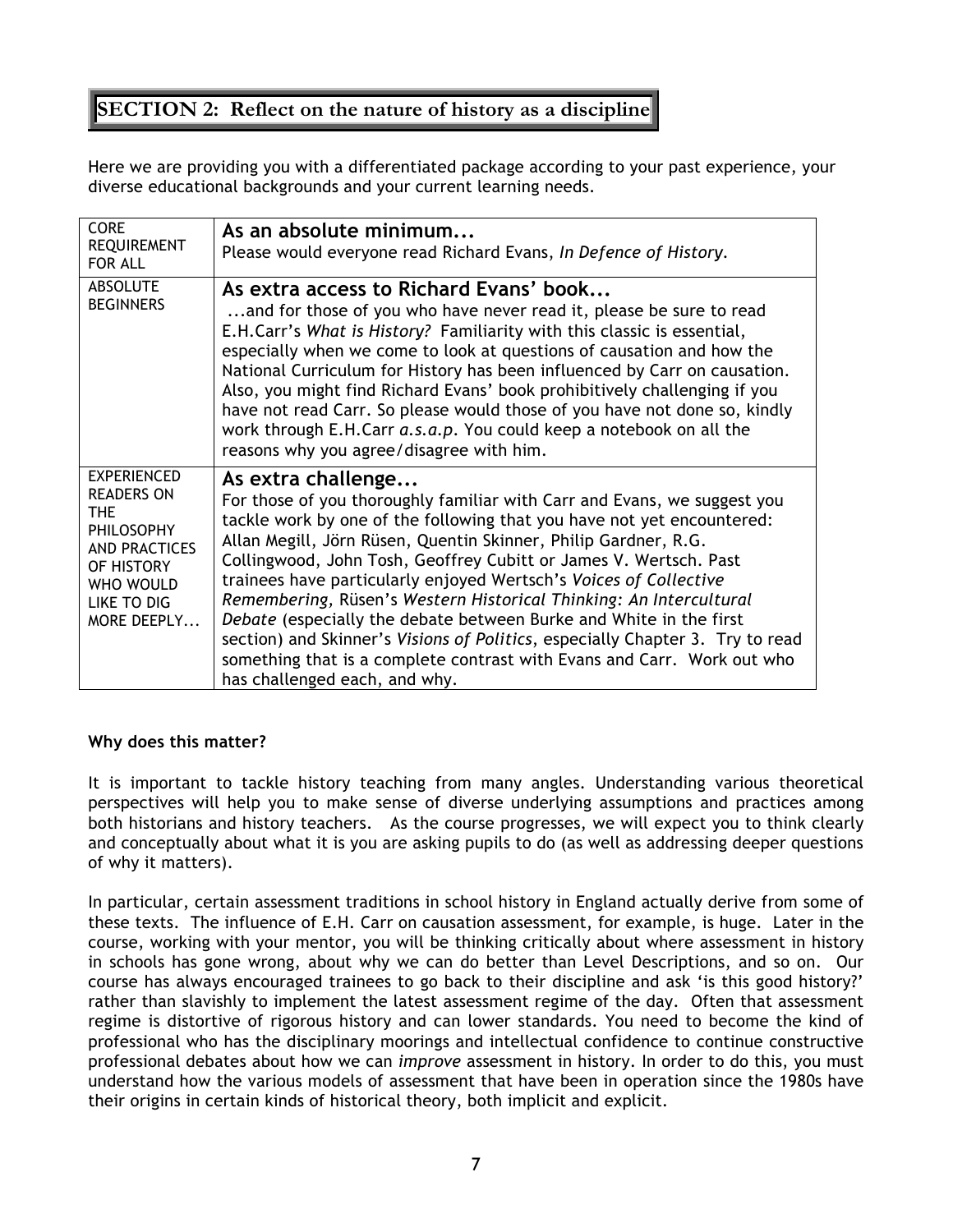Your critique and your ability to design your own better assessment models will depend on your ability to go to your discipline, to go to the work of scholars and to discern which trends or strands historical theory have and haven't influenced school history, and whether this has been for good or ill. **You must always remain a scholar (of history), as well as a teacher**, so connection with definitions and models of scholarship is vital, precisely so that you can join vital, continuing debates about what it means to study history, rather than just what it means to study history in schools.

This is why it is important that you familiarise yourself with some basic reference points.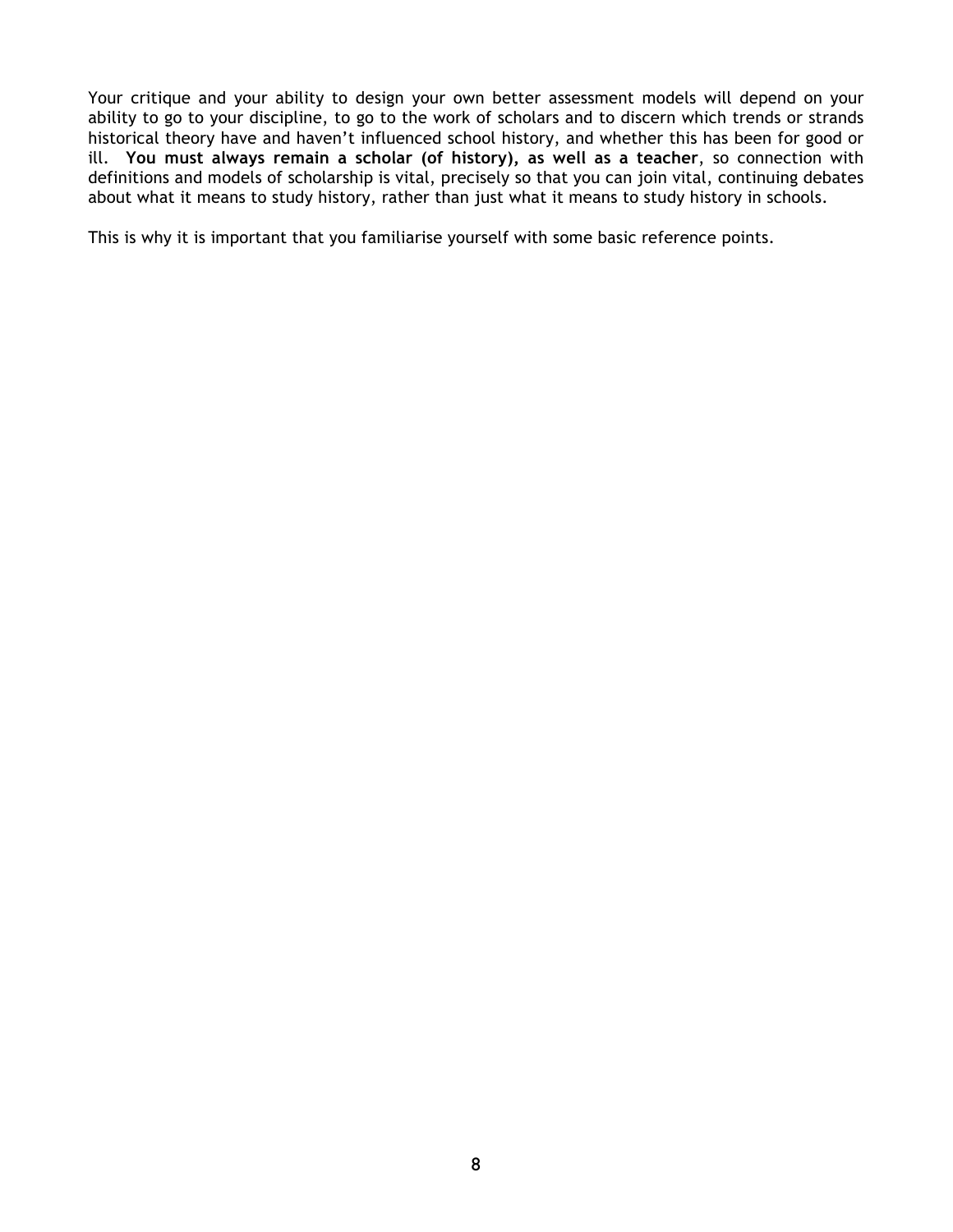## **SECTION 3: History education in practice: read, reflect, enquire**

#### **Your new community**

You are about to join a subject community of practising professionals who are constantly building knowledge about how to teach history, both on their own and collectively. Increasingly, history teachers write about their practice for others. They might do this in order to build the collective, shared knowledge of the profession, in order to join a debate, in order to submit their own practice and ideas to the critical scrutiny of others or simply in order to share and spread intellectual excitement about what can be achieved in the history classroom.

At its best, it is an extremely vibrant group of professionals. The Cambridge course is designed to make you feel part of that community, right from the start. There is now a richly exciting seam of literature for you to mine, full of debates about curricular and pedagogic issues, about *what* we should teach, about how to interpret and critique curricula and examination specifications.

You could be a contributing member of that community more quickly than you think. Those of you who started subscribing to *Teaching History* some years' ago, or who have searched the *Teaching History* archive on the Historical Association site, will have read the September 2010 edition (*TH 140*) and seen a wonderful article by former Cambridge trainee, Ellen Buxton, who devised a powerfully effective way of getting Year 8 pupils to compare France and England in the 18<sup>th</sup> century. She did this after being inspired by the scholarship of historian Robert Tombs. She was concerned at how little knowledge pupils have of 18<sup>th</sup> century Britain, and how decontextualized much schoolwork on the French Revolution is. Working with the full ability range, she built a much more ambitious vision for their knowledge and resultant historical thinking. Many of you will have read the June edition from last year (*TH 151*) and you will therefore be inspired by Rachel Foster's original work analysing what is 'going on' when students argue about historical change and using the scholarship of academic historians to help her do so. Rachel Foster - one of our trainees from seven years ago, and now a mentor - is now internationally famous and her work is used and discussed by history teachers from Lebanon and the Netherlands, to Singapore and New Zealand.

These pieces show how soon you, too, will be part of the collective knowledge construction process that goes on in a professional community that takes responsibility for its own definition of high standards.

The tasks below (**A** to **D)** will enable you to taste some of the issues, debates and practical ideas. If you achieve all of the following you have useful terms of reference when you arrive. You will also arrive brimming with practical ideas and inspired to create your own.

### **From PGCE to Masters: why research matters**

The following tasks have also been carefully designed to prepare you for a key aspect of the Cambridge PGCE course – an understanding of education research. The word 'research' in education sometimes has an unnecessary mystique about it but all it really means is the construction of new knowledge and in ways that can be made public and collective rather than just left as private knowledge building. When you hear educational 'research', simply think 'enquiry' or 'investigation'. During your PGCE year we introduce you to a variety of methods for enquiring into your own practice. We will also help you to discern and appraise the enquiry methods *used by others* in the literature that you will read.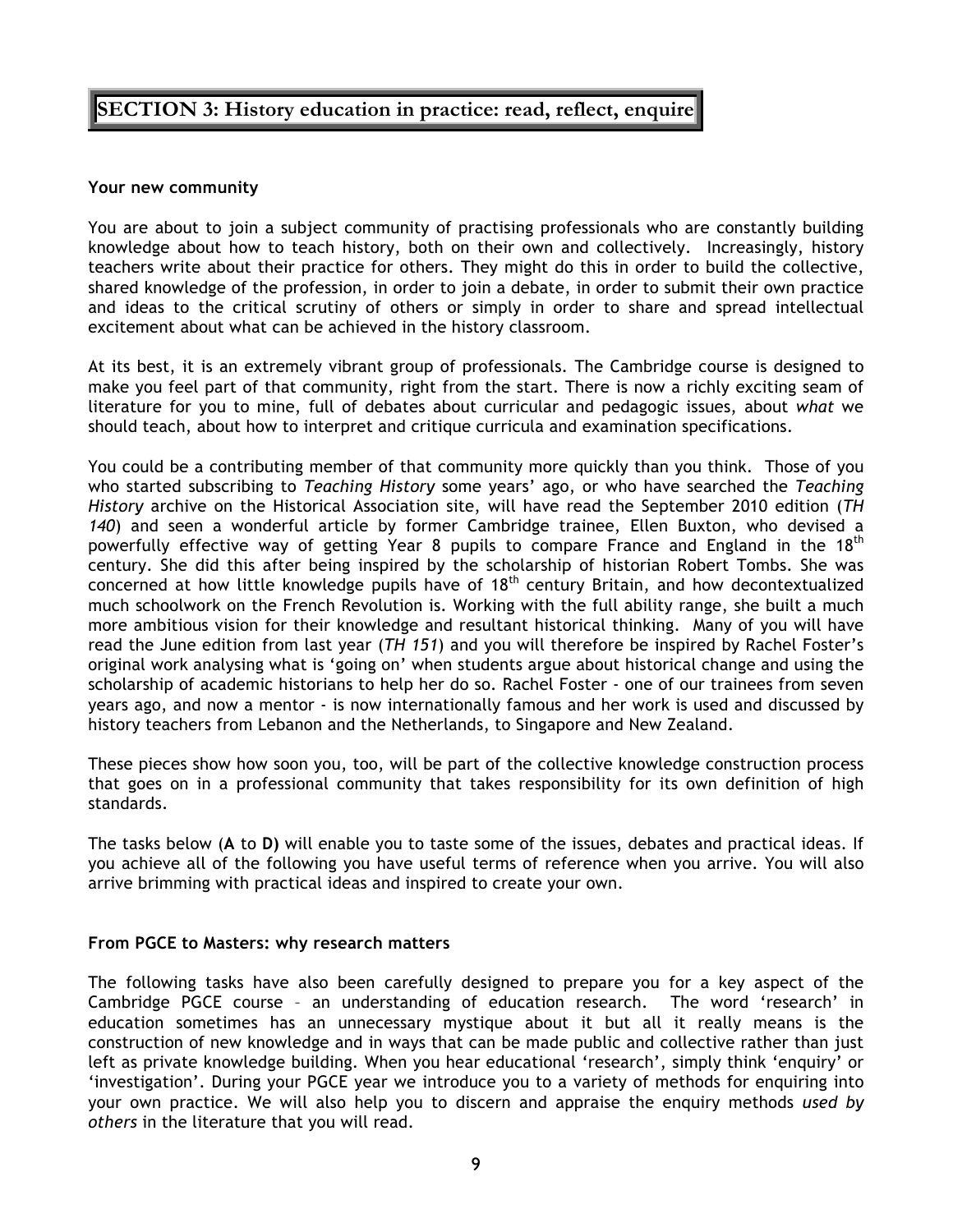When understood in this broad way, research becomes a natural extension of being a good teacher. All good teachers evaluate their lessons. This, in itself, is an important form of knowledge construction. By evaluating, teachers are carefully examining what pupils say, do and write. This is one form of research. Moreover, this careful reflection on pupils' responses can be linked to reflection on the discipline of history. You will be not only asking the question, 'What approach seems to help this pupil to think about historical causes?' you will also be asking the question, 'What is thinking about historical causes *all about*?' 'What *kind* of historical reasoning is this?' 'How does it – or should it – relate to secure historical knowledge?' The intellectually curious teacher takes nothing for granted. The intellectually curious teacher, evaluating his or her practice, enquires in this way, all the time.

Such enquiry and evaluation are infinitely challenging. But armed with some intellectual tools and techniques of enquiry you can get better at it. We will therefore spend much time teaching you to evaluate. In addition, our course will gradually train you to augment that evaluation with further tools of enquiry. In other words, we will introduce you to a range of ways of researching your own and others' practice. We will also expect you to become increasingly skilled at communicating the results of that research, to peers, to colleagues, to the wider subject community and beyond.

A good starting point for this is to get a sense of what professional enquiry means for other history teachers. What kinds of things do history teachers need to find out? What tools of enquiry are available to them? What research techniques do others use? How do history teachers communicate their findings to other history teachers? How does professional debate happen? What academic standards increasingly inform that debate?

You are not going into a profession to be just a skilled automaton, implementing professional standards and practice received from on high as though they were automatically 'right' or merely copying experienced teachers. Instead, quite early, you will find vast areas of debate within history education. Quite early, you will become part of the knowledge construction process. Even a humble evaluation of a lesson could be the start of a new insight into (say) how pupils knowledge of one period or type of concept seems to make them assimilate another more rapidly, one which will not only improve your own practice but which may influence your peers, your department and perhaps hundreds of history teachers who eventually read your work.

For those of you excited by this ever-expanding circle of enquiry and new knowledge, there is the option in your NQT year and/or the two years' following, to continue and complete your Masters, part-time, during your first job.

Meanwhile, in order to begin the habit of enquiry required in your PGCE year, and in order to gain some good knowledge reference points in existing debates, please tackle the following four areas of activity.

### **A) Read each of the four enclosed photocopied articles**

You will find with this mailing short articles by Sean Lang, Tony McAleavy, Jamie Byrom and Kate Hammond. Each of these was written some years ago and is a classic in the history education community. Countless later pieces make reference to these four items. Each, in its own way, was a profound marker or turning point in certain debates. For each article, don't take detailed notes. Instead, when you have finished, put the article down and see if you can summarise it on less than half a side of A4.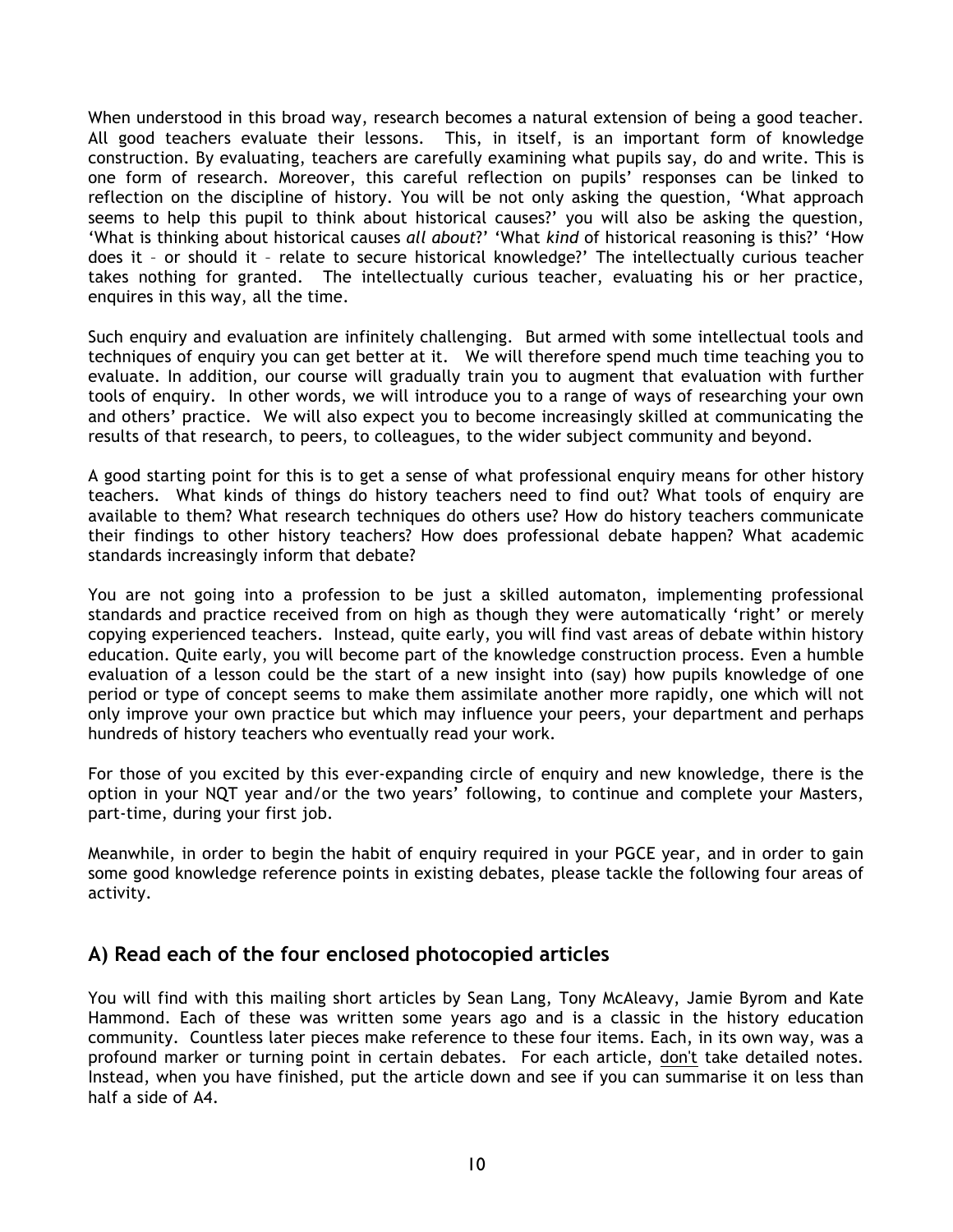Then ask yourself: Where do these articles interconnect? See if you can make a diagram to show any relationships or contrasts. Each of these articles is emblematic of a key trend or issue in history education that took place fifteen to twenty years ago. Elements would seem dated to the wellinformed history teacher today, but you will need to understand these four pieces if you are to understand the huge influence that each of these four teachers exerted through their writing and/or through workshops and lectures.

You will be using each of these four articles in the early weeks of the course. The articles give you background on the subject teaching community, and some of its debates and journeys. They will also offer you frameworks to help you interpret (i) what you see in the history classroom and (ii) your early thinking about how children develop as learners in history.

Take care to think about what each of these authors is reacting *against.* What problems did Lang and McAleavy discern in common practices using sources (such as spotting 'bias', such as tackling sources in de-contextualised ways)? Many practitioners, less well-trained than you will be, are not taught to know how these things have been challenged, tackled and reformed, and therefore they end up re-inventing wheels both round and square, sadly unaware that the same debates were run twenty years ago. Often they read articles from the 2000s without realising how those teachers are, in turn, building on Lang's or McAleavy's insights. Similarly, Hammond's writings form a stream of argument for knowledge in history. Her most recent work amounts to an analysis of the properties that shape that knowledge and how we might discern it in students' work. Hammond is a mentor on our course who has made a major contribution to the post-SHP developments in history education. Starting with this very early piece by Hammond will give you a flavor of how her contribution to that debate evolved.

### **B) Read nine further history education articles of your choice, three from each of the three enclosed journals.**

In your mailing you will find the following three editions of *Teaching History*

*Curriculum Architecture Edition, Teaching History, 147 Enduring Principles Edition, Teaching History, 150 First World War Edition, Teaching History, 155*

Choose three articles from each of these three editions of *Teaching History.* Overall, make sure that your nine chosen articles have been selected because they grab your personal interest or enthusiasm, or because they tackle issues or areas new to you, and which seem to intrigue you. Then read each piece slowly, carefully and reflectively, making a note of things that puzzle or interest you, as you go along.

As you read, look out for **similarities** of intention or claim, perhaps expressed in contrasting ways. Look out for fundamental **differences** and **disagreements** between pieces. Look for **contrasting ways of constructing professional knowledge** *about the same learning/historical issue*. These differences may not be made explicit, so test your powers of analysis by working out how (for example) Blow/Lee/Shemilt's concerns differ from those of Foster, Baker/Mastin or Fordham and where they overlap but in less than obvious ways. And what do van Boxtel and van Drie have in common with Fordham but why does their article feel very different from his? And what do the practising teachers, Fordham, Foster, Brown/Massey, McDougall, Baker/Mastin and Whitburn/Yemoh offer which Lee/ Shemilt, the researchers, perhaps ignore (or vice versa)? In the journals, much attention is given to teaching aspects of British history: how do Fordham, Whitburn/Yemoh, Foster and Grant/Townshend differ in their rationales for teaching British history? Are these rationales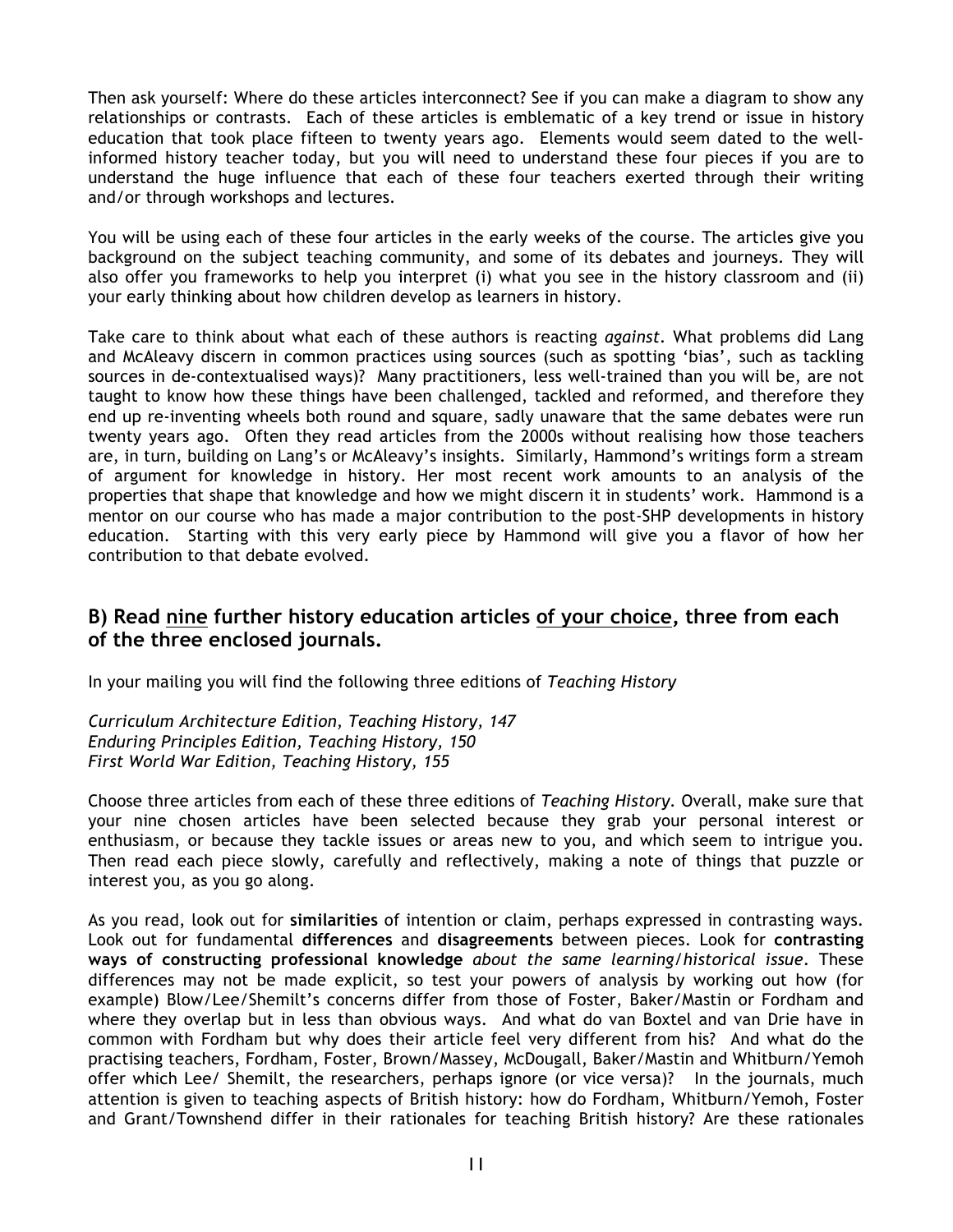explicit or implicit in how they go about their practice? How are their rationales (whether implicit or explicit) different from or similar to those (i.e. politicians and press) currently arguing for more British history in public spaces of debate? These are just some of the interesting issues you could choose to think about as you start to enjoy these diverse works.

We chose these three editions as your 'freebie' *Teaching History* editions because they capture so much of the intellectual energy, vibrancy and dynamism of the scholarly history classroom at its best. This is the community that you are joining - many of its most impressive members share their practice willingly and enthusiastically.

Enjoy these editions and, soon, you will be writing similar articles yourselves, arguing robustly and constructively with others about how to improve pupils' historical learning.

Your mentor (who – warning! - will be extremely well read!) will expect you to be familiar with this material when you arrive. Subject Studies happens in school, even more than it happens in university. So this is all preparation for conversations with your mentor.

### **C) Start thinking about processes of** *investigation* **into history education**

Here, we want you to read or *re*-read some of the pieces, but with a different lens. We want you to think about each piece as a report on a *process of enquiry or investigation.* This activity will give you a sense of the range of types of investigation you will learn to deploy, and a sense of how these relate very naturally to the evaluation and reflection in which good teachers constantly engage.

Therefore, please look at (or look again at) these seven articles:

- Kate Hammond (*TH 109 Examining History Edition* on photocopied sheets)
- Robin Whitburn and Sharon Yemoh *(TH 147 Curriculum Architecture Edition)*
- Michael Fordham *(TH 147 Curriculum Architecture Edition)*
- Hannah MacDougall *(TH 150 Enduring Principles Edition)*
- Mary Brown *(TH 150 Enduring Principles Edition)*
- Rachel Foster (*TH 155 First World War Edition*).
- Mary Brown and Carolyn Massey *(TH 155 First World War Edition)*

Each of these seven articles is a report on a form of *professional* investigation or enquiry. Each is also a form of *academic* investigation or enquiry.

By 'academic' we mean that it is situated within earlier work: it isn't just idiosyncratic, freestanding, practical ideas. It is part of a scholarly conversation. It attends to the practical knowledge *already developed* by history teachers, by historians and by history education researchers. It then moves forwards from that base and builds new knowledge. Some of the articles are remarkably practical – they are forms of 'action research'. But each is very different from the rest, distinctive both in its approach and its object.

Re-read each of the seven pieces and for each one, develop a considered response to each of these questions. There is a huge amount to think about. Early in the PGCE, you will be invited to share your conclusions to these questions with one another:

### **i) What triggered this teacher's investigation? What motivated them to investigate in this way?**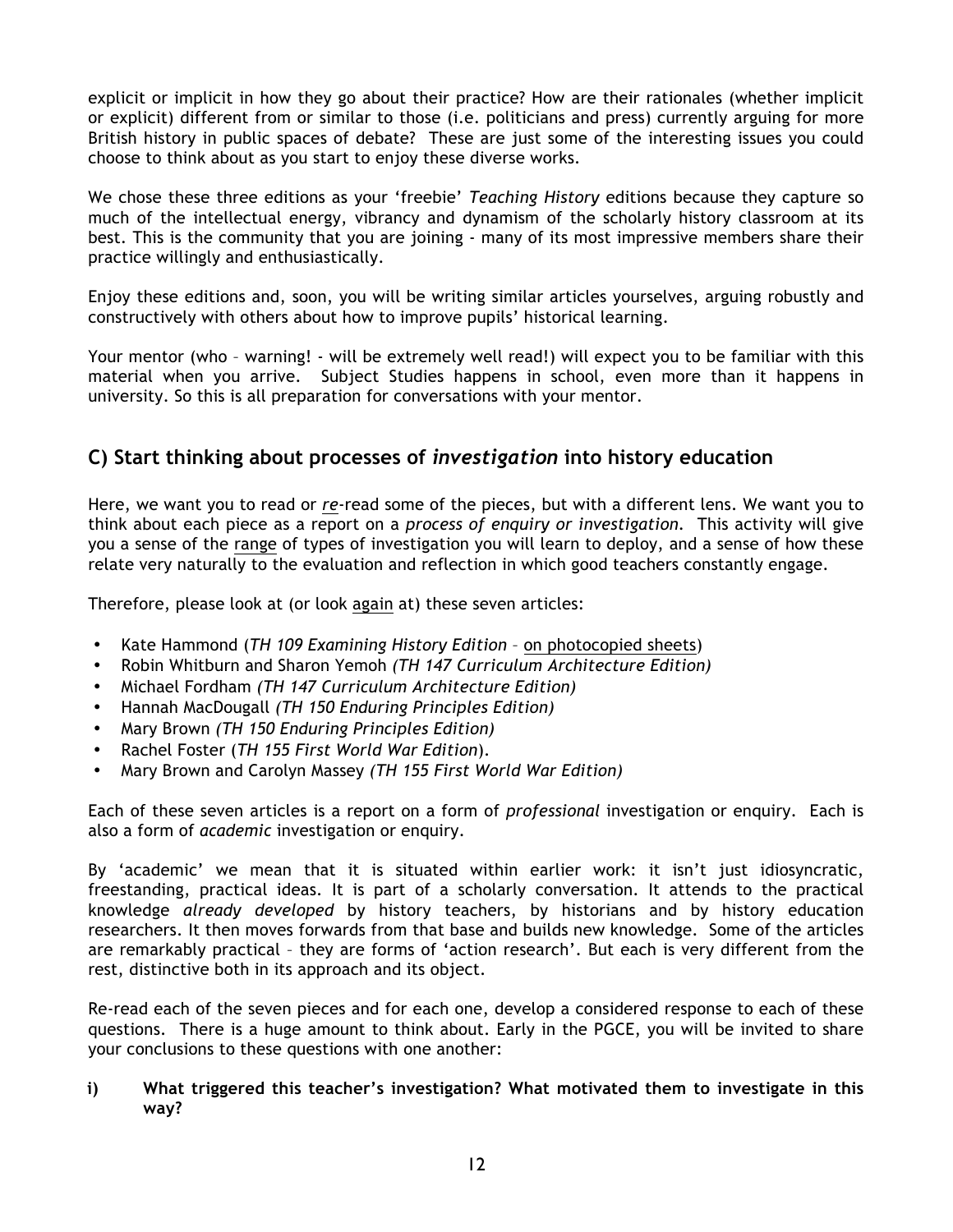### **ii) What was this teacher trying to find out?**

*Think broadly about this one – it is rarely as narrow as – 'how to get pupils better at….'; it may start there, but it will usually involve something more 'what kind of historical knowledge or historical thinking is this?' 'what language might I use to redefine this historical problem for pupils?' 'How does this aspect of historical thinking/knowledge link up with something else?' 'what exactly is the educational value of teaching this?' 'what concepts are involved here and what is the best way to talk about them?' OR 'what properties does this concept have which my pupils seem to be missing in my current practice?' etc. In other words, the object of an enquiry will often be, in the first instance, a new clarity about an intellectual outcome of learning. Sometimes the teacher is trying to find out about him or herself (as a history teacher). It is almost as though it is a form of auto-enquiry, examining their own professional journey. What value does this have and why might a teacher want to share it with others?* 

#### **iii) What did the teacher end up finding out?**  *Can you summarise their conclusions? What new professional knowledge did each construct? Take great care with this. It will lead to fascinating debate in the autumn.*

### **iv) What sources of knowledge did the teacher draw on during their investigation?**

*This could be anything from other academic and professional literature, to empirical evidence from pupils' responses (what they wrote, said or did in class) to special data created from particular research instruments. Think hard about hidden or tacit sources of knowledge the teacher may be working with, as well as their direct references to others' work and their use of empirical data of their own.* 

### **D) Read this (non-history) work of cognitive science about memory and learning:**

### Daniel Willingham: *Why don't students like school?*

Don't be put off by the label 'cognitive science', the book is highly readable and much discussed by teachers at the moment.

You should be able to order this easily from a local library. Most trainees do end up choosing to buy it as paperback or on Kindle because they find it useful and it's a hot topic for current debate in the blogosphere, but you could just borrow it for now.

Having read Willingham, think about his conclusions in the context of the history classroom practice that you have observed and especially the struggling, low-attaining or disaffected student. Where might students have been failing and turned off for want of having sufficient, firm knowledge reference points to be able to join in the interesting thinking and debate required by the lesson? No need to take copious notes on this book. Just record a few reflections on particular insights you would like to keep in mind as you begin teaching.

\* \* \*

## **Subscribing to** *Teaching History*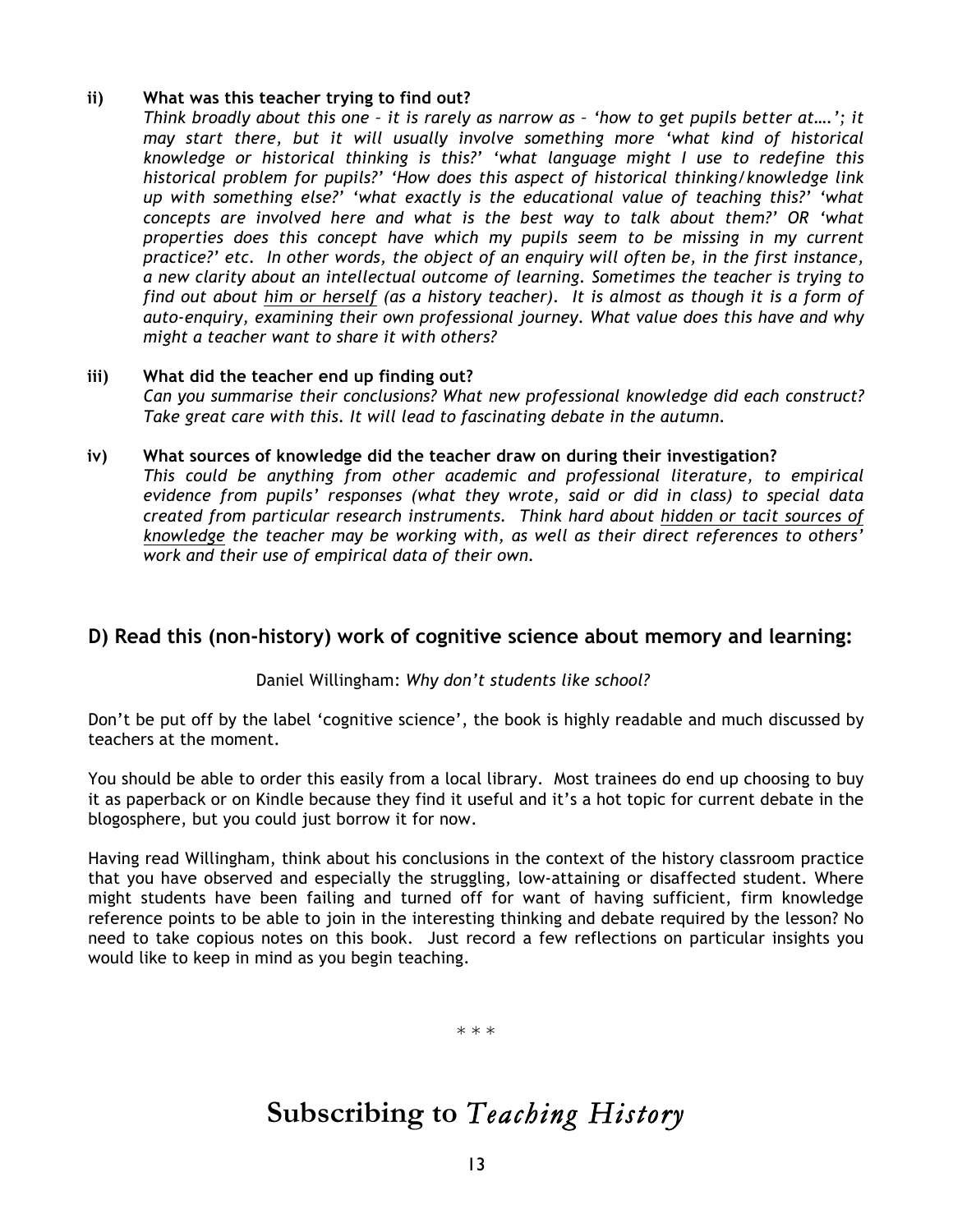We know that most of you have already joined the Historical Association and are therefore already subscribing to *Teaching History*. You will therefore already be feeling up-to-date.

If you haven't yet subscribed, we advise you to do so without delay. Your student status will secure the concessionary rate for two years. Once a member of the Historical Association you will be given an individual password that will allow you to access all the HA resources (including past editions of *Teaching History*).

You will need this password every week during next year as you work through the compulsory weekly readings of the course. Membership gives you access to all the back copies of *Teaching History* online. You will use these articles extensively in discussion with your mentor and when researching for assignments. Membership will also give you access to many other riches on the HA website – podcasts by professional historians and so on, helping you find efficient ways to update your subject knowledge and become stimulated by the latest historical debates.

Being an active member of your subject association is a key part of being an effective professional. Subscribing to *Teaching History* simply comes as a benefit of that membership.

Members' access to all the back copies of *Teaching History* will also allow you to use each edition's 'Polychronicon' right away. These Polychronicons will help you with rapid knowledge-building.

The chief reason why you need ready access to the journal is that you are about to do a course in which we think you should reading literature chiefly *by history teachers*. It is practicing history teachers who shape and own the most vibrant discourse in history education. It is important that new generations of history teachers continue to shape that discourse rather than being passive receivers of materials from governments or academics. Your mentor in school will know the debates in that journal very well and will expect you to become familiar with them quickly so that you are situating your practice in much bigger pictures than your own department.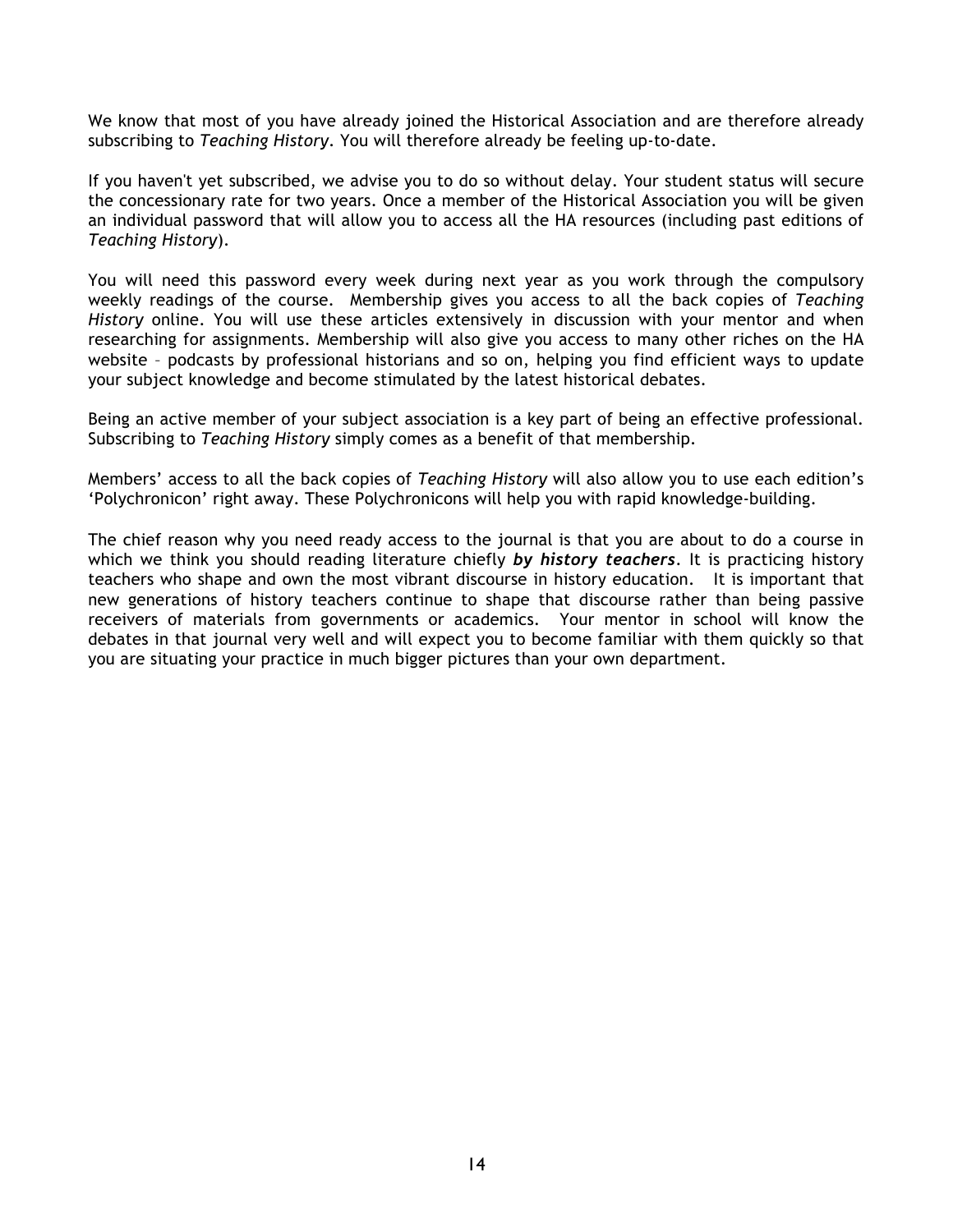## **SECTION 4: Build some completely new historical knowledge**

This is the most important section of all. This will require careful planning ahead over the next two months. To keep this manageable and to ensure BOTH that you address your own individual weaknesses AND that the group of 20 history trainees have a few secure topics in common, we are going to ask you to focus on **four areas only**:

- *up to three* from three topics on which we would like all trainees to arrive with some knowledge: the Wars of the Roses, the 'Glorious Revolution' and the French Revolution (if you are ignorant of all three, then you should include all three);
- *at least one* historical topic(s) of your choice that will help you to make good another more serious knowledge gap(s).

In sum, we would like you all to expand your current knowledge with **four new topics** and to do this as enjoyably and efficiently as possible over the summer. For some (those of you for whom the Wars of the Roses, the GR and the FR are totally unfamiliar and a complete fog) you will do those three topics and choose just one more. For those of you who do have some knowledge of these three, only choose the one or two in which you are *weakest* and then make up your four with other topics where you know you are woefully ignorant. There is guidance below on how to make your choices, and how to work on each topic.

We want to stress, first, however, that you should not fret and worry if you still don't feel an 'expert' in these four areas by mid-September! You are not aiming for exhaustive knowledge. What matters is that you have read a few things, engaged with some new territory, feel more secure in some core, starting narratives (e.g. you at least know the *dramatis personae*, have a sense of the central stories) and that you now know enough not to get lost when reading serious historical scholarship. Just to manage that will give you a great sense of achievement, as well as ensuring that we all have some common reference points in our work together in Subject Studies.

Another purpose of this exercise is also to get you thinking about HOW you can build new knowledge, efficiently, creatively and enjoyably. During the year, you will have to do this a great deal, while being very busy in schools all day. So please heed the advice below about using initiative and planning ahead to create the learning journey that suits you, your history needs and your personal, preferred approach to learning new material.

## **Making your choice**

### **A) Gaining knowledge of three major topics: the Wars of the Roses, the 'Glorious Revolution' and the French Revolution**

Trainees' knowledge profiles will be very diverse across the history group. This is a good thing: once the year begins, you can learn from each other on lots of topics. At the same time, it is also useful to have just a few areas where we are all reasonably knowledgeable and that we can all use as a common setting for devising and reflecting on interesting learning activities and for discussing historical learning in more detail.

So that we make this double-up with the challenge of gradually getting you more knowledgeable in some more areas, we have chosen three topics on which history trainees commonly feel *extremely*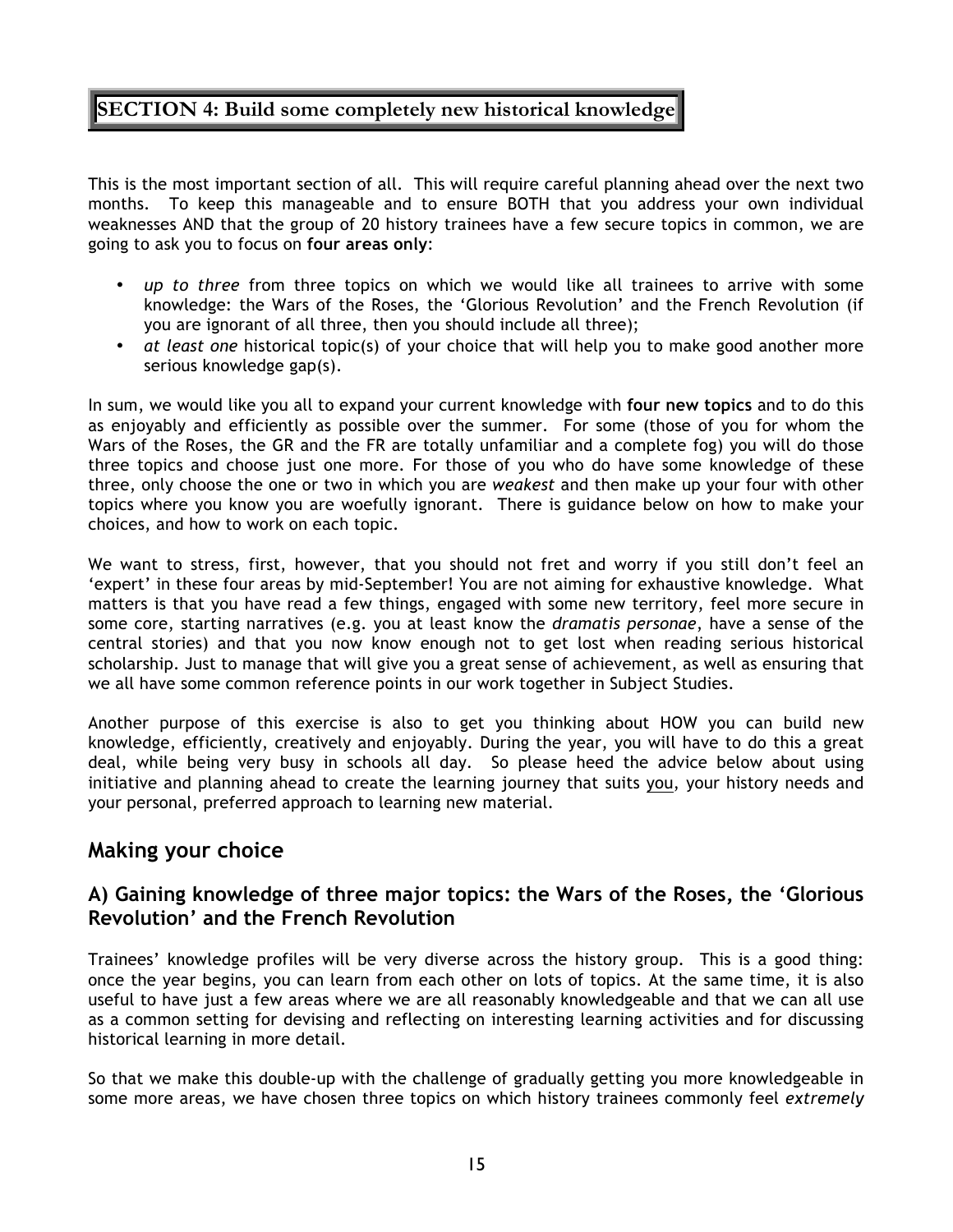*insecure*. So if those three topics set off a slight panic, fear not; you are not alone: the majority of the other 19 trainees will have had the same reaction!

For some of you, one of these three might have been a specialist topic in your degree, or you vaguely remember it from A Level, and if so, spend no further time on it. Don't include it as one of your four. That would be a waste of time at this stage. Remember that your goals are to *broaden*  your knowledge and to practice *ways* of broadening your knowledge, *rapidly.*

Only include those three topics in your four if you really are clueless on them.

What is 'clueless'? Well, if you saw the words: Elizabeth Woodville, Henry VI, Edward IV, Richard III, the Paston letters, the Battle of Towton, the Princes in the Tower, Margaret Beaufort, the Houses of York and Lancaster and you didn't even recognize one or two or couldn't weave a handful of facts about each into a simple narrative, and if you honestly don't have any idea how Henry Tudor came to the throne (other than some chap yelling for a horse who is now buried under a car park), and if you couldn't really do much with any dates in the period 1455 to 1485, then we think you qualify as 'clueless'.

No shame in that. But you therefore need to work on this topic at some point and we are asking you to prioritise this particular one, right now.

But if you do have those outline narratives, then please consider yourself adequately knowledgeable for now and take the opportunity to make good your gaps in some other areas.

## **B) Choosing your other topic(s) to make up your four.**

For those other areas, really the whole of human history is a possibility because although the 2014 National Curriculum is mostly British it does also require study of European and world history and besides, the future History GCSE and A Level will range all over the place and constantly change. But a good place to make a start is with the 2014 NC. So go to it, skim through, and just highlight those bullet points where you know you are all at sea.

When you get to the section on 'world' history, you will find some examples of possible topics, but in fact anything is admissible, so just jot down a couple of further world areas or major themes where you feel woefully ignorant (e.g. are you clueless about the Ottoman Empire? Do you know about the early expansion of Islam? Could you find your way about  $20<sup>th</sup>$  century China?). World history matters hugely, even though its place appears small on the NC.

Remember to look at Key Stage 2 NC as well as Key Stage 3. It is important to know about content that is on the primary NC so that you can make connections with it, so if you fancy choosing something from the ancient world, that is fine, and useful.

When you've done that, it's time to make choices. If you know you have to do the Wars of the Roses, the GR and the FR, then just choose the ONE topic which you feel would stretch you the most, pull you out of your comfort zone the most or just make you feel a bit more confident by throwing down a few anchors in a rather scary sea. Narrow it down to a manageable focus – a person, perhaps, or a story, or a place, so that you give yourself a specific target and a defined set of content.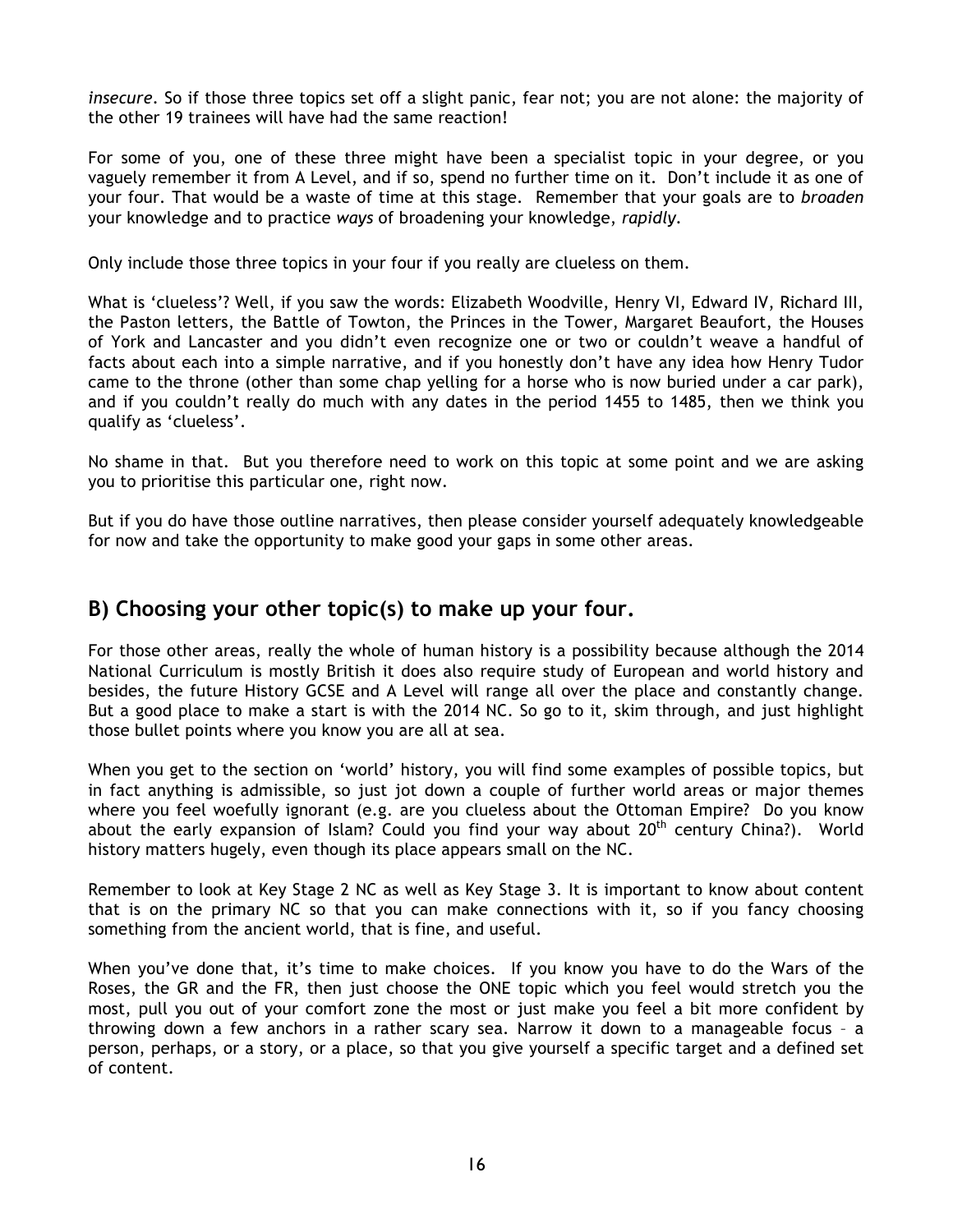Whether you are choosing ONE additional topic, or two, three or four (for those of you who do already know about the Wars of the Rs, the GR and the FR), try to choose something that is distant from your own, more secure knowledge, both in terms of *period* and in terms of *type* of history:

- e.g. if you are keen on military history, choose something social, cultural or political;
- e.g. if you enjoy cultural history, choose something political and constitutional;
- e.g. if all your knowledge is tied to nations or regions, try something on a bigger spatial scale;
- e.g. if your religious history is a big muddle, plump for something that will sort you out!

But choose something new/distant in substantive knowledge terms, too. If you know nothing about Islamic history, or Scottish/Welsh/Irish history, or Russian history, or if your knowledge of 17<sup>th</sup> century English history is hopeless and you know nothing about the English Civil War… then choose to tackle it.

Each of you will thus put together a personal package. Here are some samples of the diverse packages that some of you might build:

| <b>Trainee A</b>                                                                                 | <b>Trainee B</b>                                                                                            |  |  |
|--------------------------------------------------------------------------------------------------|-------------------------------------------------------------------------------------------------------------|--|--|
| Trainee A is very knowledgeable about the                                                        | Trainee B specialized in 15 <sup>th</sup> century European history                                          |  |  |
| French Rev but weak on late medieval and                                                         | and although the Wars of the Roses were by no means                                                         |  |  |
| totally ignorant of the GR. She also knows                                                       | a specialist topic, with a little revision, Trainee B                                                       |  |  |
| that her nineteenth-century British political                                                    | could navigate an outline narrative of the Wars of the                                                      |  |  |
| history is terrible and feels daunted at the                                                     | Roses. So that one is out. Both Glorious Revolution                                                         |  |  |
| challenge of that bit of the NC for history                                                      | and French Revolution terrify him, however.                                                                 |  |  |
| that reads: 'party politics, the extension of                                                    |                                                                                                             |  |  |
| the franchise and social reform' so she                                                          | Trainee B has numerous other gaps and hardly knows                                                          |  |  |
| decides to get started on that by getting to                                                     | where to start, but after doing a highlighting exercise                                                     |  |  |
| know a single $19^{th}$ century statesman in order                                               | on the NC, notices a pattern. Both ancient and early                                                        |  |  |
| to get 'into' a political biography and put                                                      | medieval periods really are a mystery and he feels                                                          |  |  |
| down some chronological markers in the                                                           | that much of the Key Stage 2 and early Key Stage 3                                                          |  |  |
| events and issues of the period. She decides                                                     | content, the primary-secondary crossover areas, are                                                         |  |  |
| it's a toss-up between Gladstone and Disraeli                                                    | weak. He therefore goes for something that straddles                                                        |  |  |
| and she chooses Gladstone because a recently                                                     | KS2 and KS3, giving him good knowledge of Anglo-                                                            |  |  |
| published biography looks juicy and an                                                           | Saxon society, culture and politics and of the Norman                                                       |  |  |
| enjoyable summer read. It will also allow her                                                    | Conquest. He gets this idea from a recommendation                                                           |  |  |
| to find out more about Ireland and Home Rule                                                     | from a university friend who suggests he reads Marc                                                         |  |  |
| (yet another weakness).                                                                          | Morris (2012) The Battle of Hastings and the fall of                                                        |  |  |
|                                                                                                  | Anglo-Saxon England.                                                                                        |  |  |
| This trainee also knows that she is insecure                                                     |                                                                                                             |  |  |
| on all Russian history and it's the gap she                                                      | Trainee B also decides to put anchors down in one of                                                        |  |  |
| feels most worried about. So she plumps for<br>the Russian Revolution as the fourth, deciding    | the world topics that means little to him: Mughal<br>India. He decides to get into this by borrowing a book |  |  |
|                                                                                                  |                                                                                                             |  |  |
| just to get her head round its causes, course<br>personalities.<br>She<br>and<br>main<br>chooses | from a library on Mughal art, and then gradually learns                                                     |  |  |
| Pasternak' Dr Zhivago as one of her novels.                                                      | some key stories from the period, enough to help him<br>find his way around.                                |  |  |
| Final choice:                                                                                    | Final choice:                                                                                               |  |  |
| 1) Wars of the Roses                                                                             | 1) Glorious Revolution                                                                                      |  |  |
| 2) Glorious Revolution                                                                           | <b>French Revolution</b><br>2)                                                                              |  |  |
| 3) Benjamin Disraeli                                                                             | 11 <sup>th</sup> century England (pre- and post conquest)<br>3)                                             |  |  |
| The Russian Revolution<br>4)                                                                     | Mughal India<br>4)                                                                                          |  |  |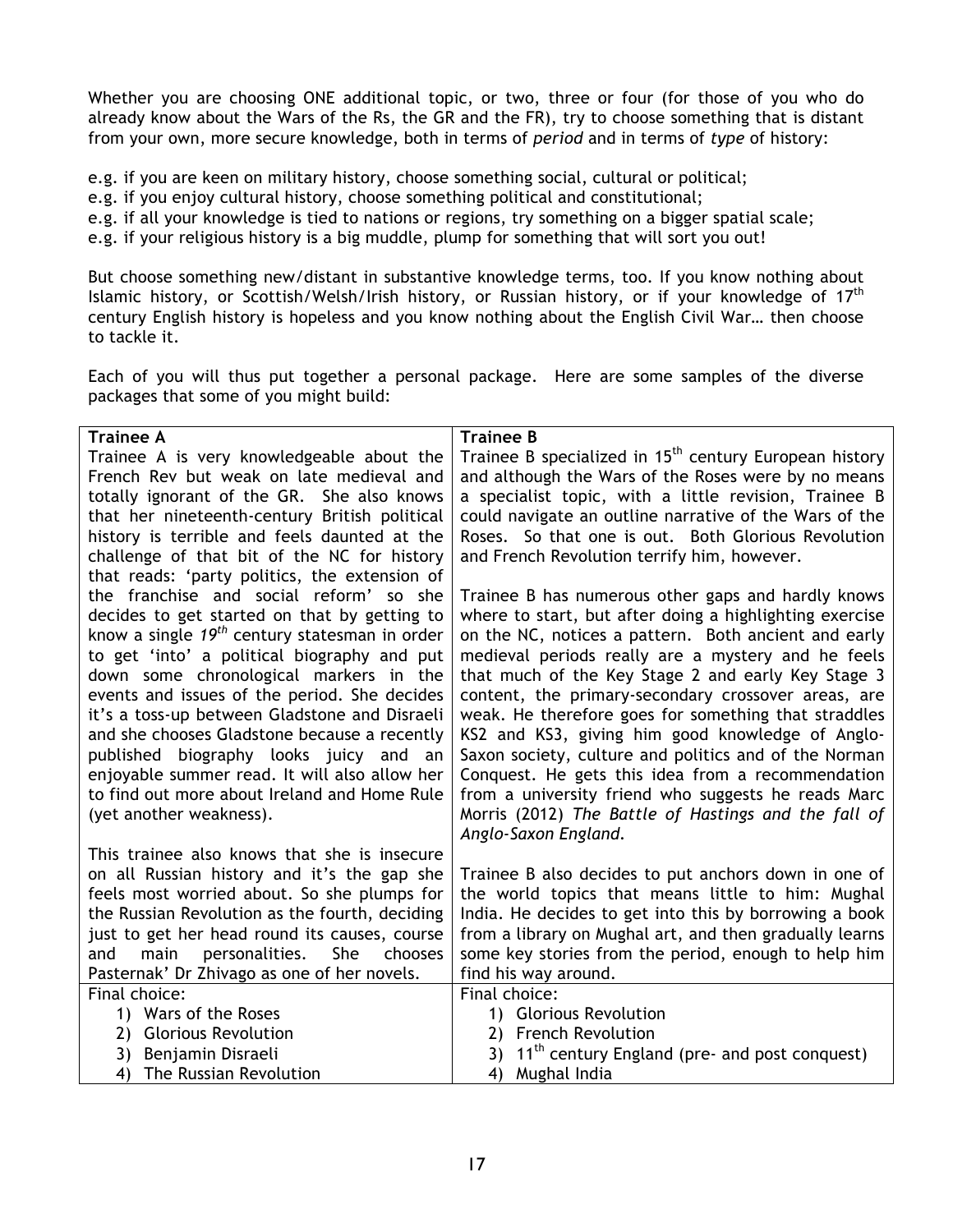## **How to go about building knowledge in your four areas**

### **Tips: Make it enjoyable. Make it efficient. It's all in the hors d'oeuvres.**

You don't want this to be a trudge, so find the right place to start. Find a book you can't put down, a film that fires you with questions, a novel that swims along and leaves you with secure outline narratives. Do something that means that the textbook or work of historical scholarship you *then* go for is much more digestible. Tackle something short first, and use that starter to help you choose and digest something long. For example, see the enclosed an edition of *The Historian*. It has an article by P.J. Marshall on Britain in the eighteenth century and its empire. It is highly readable. If you had plumped for the early British Empire as your topic, then, having soaked that article up, you'll have a sense of where to go next and you'll feel ready for it. That is the kind of starting point we mean.

You don't have much time, and you need to love every moment of it. So good starting choices are vital. Realistic goals are vital.

Here are some ideas for the *very first thing* you might do:

- Why not start with a current play or controversial film, just to feed your appetite and give you questions?
- Find a gripping novel. Make this section double-up with your novel reading section so that each enriches the other.
- Why not look at some websites and find out the controversies both popular and academic?
- Use a couple of articles in something easy like *History Today* or *The Historian* or *BBC History Magazine* just to get you going and then branch out into a more scholarly, meaty work. We enclose a copy of the *The Historian* for you, as an illustration of what it offers.
- Grab a textbook Key Stage 3, GCSE or A Level, to get the outline, then test yourself on what you can remember. Then move into some historical scholarship. Amuse yourself by then considering what the weaknesses of the textbook were.
- Once you have joined the Historical Association, go to the feature called "Polychronicon" that you will find in every edition of *Teaching History.* That is a really brief guide to the latest historiography and debates on a wide range of topics. It is a good starting point for navigating the territory.

The key thing to remember is this. Don't go straight in to complicated scholarly works and end up floundering. *Work your way towards those sorts of works.* A pacey biography might be a better place to start - something you won't be able to put down. Equally, don't grind through textbooks in isolation. Be creative. Make it personally compelling. Start with something that makes you hungry for the more demanding scholarship.

Here are some approaches to going about studying the French Revolution for the very first time. You don't have to do all of them; if you were to choose just two or three of the bullets below, you would be much more secure. These approaches have proved useful in giving some former trainees an enjoyable and productive summer on this topic, sufficient to make them feel more than confident the first time we do an activity on the French Revolution in Subject Studies or when your mentor asks you to prepare a lesson on it in school.

### **The French Revolution: suggested approaches for rapid knowledge building**

• Find two good *A Level* textbooks on the French Revolution. Those published in the last fifteen years will include diagrams and ideas for your own learning e.g. Dylan Rees and Duncan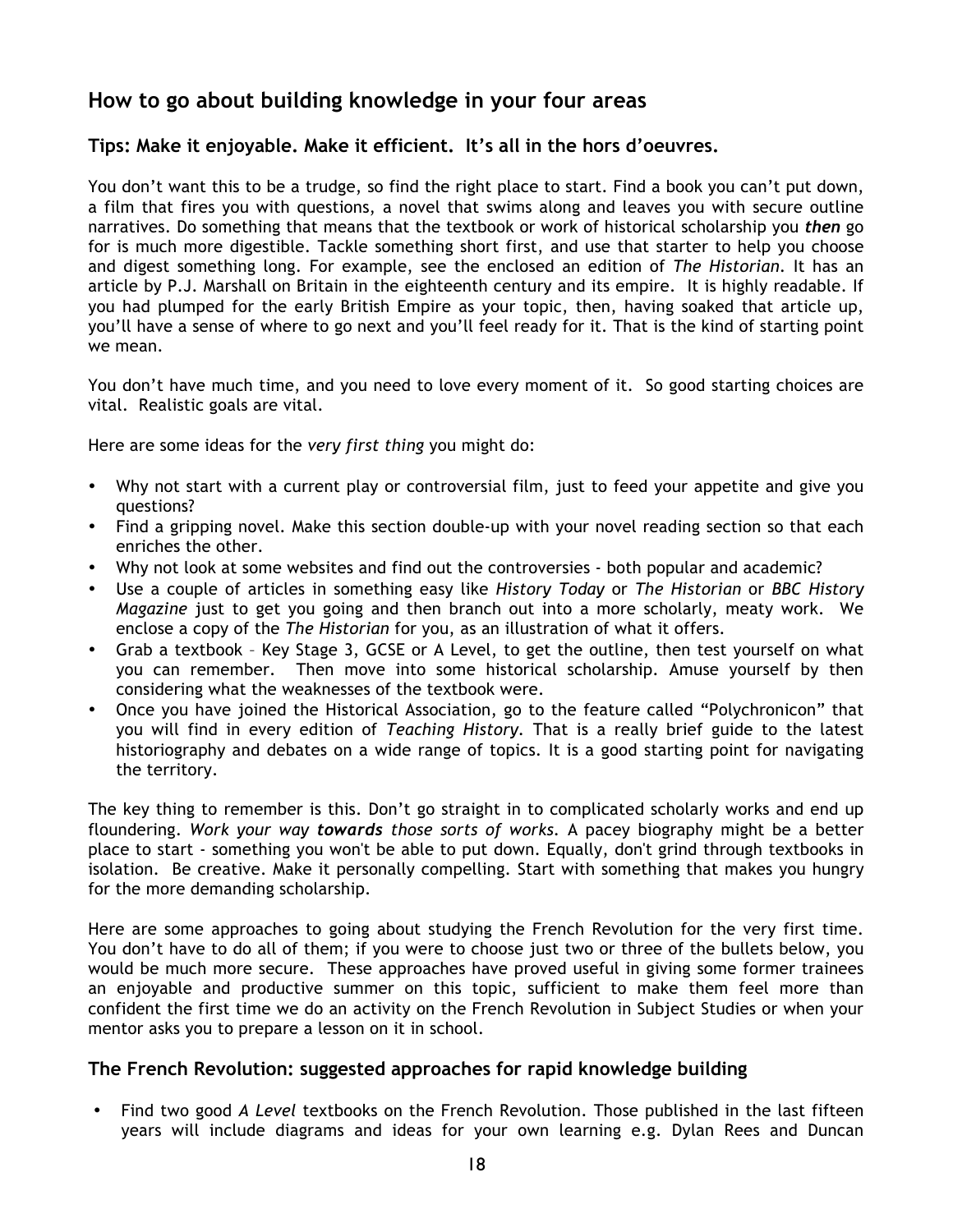Townson's book published by Hodder and Stoughton or Sally Waller's book published by Heinemann. These two are available as paperbacks if you felt like spending money, but anything you can borrow from the local school history department or library will do. Read the two books in tandem - moving from one to the other and making charts and activities. Invent ways of using the two books together - e.g. read one chapter and then read the equivalent chapter in the other book, mentally noting all the places where there are resonances with the other book. Think about your own learning as you go: e.g. what kinds of things do you retain easily and what do you seem to lose? When does your reading seem naturally to encourage you to ask questions, rather than simply to absorb stuff uncritically? Why and where does this happen? How can you find more efficient approaches?

- After studying an easy (Key Stage 3) textbook or any other short, easy guide on the Internet, read Hilary Mantel's novel, *A Greater Place of Safety*. Once you read that, you will have the personalities firmly in your head for ever, and also the outline chronology.
- Read Simon Schama's *Citizens - A Chronicle of the French Revolution*. Compare it with George Rudé, *The Crowd in the French Revolution* or anything by Tim Blanning. How do they differ in their focus and concerns?
- If Robespierre fascinates you (and he will, especially if you read Hilary Mantel), read Ruth Scurr, *Fatal Purity.* Having got to know Robespierre well with Ruth Scurr's expert help, then find the collection entitled, *Robespierre*, edited by Colin Haydon and William Doyle. Note different lines of argument, different types of evidence used, different foci, assumptions or concerns. **HOT TIP: Ruth Scurr's book was very popular with last year's trainees – several became fascinated by Robespierre after enjoying her book as a summer read.**
- Blend two or three of the above methods and reflect the way in which your knowledge is growing and what kinds of things seem to be getting *easier* for you as you press on to new material.

**Finally, here are some examples of how trainees went about finding out about the Wars of the Roses, the Glorious Revolution and a couple of other topics of their own choice.** 

## **Sally on the Wars of the Roses**

I felt very daunted about this because I am a strong early modern and modern historian and although I have ancient and some early medieval history, I really had no secure, political late medieval history, only social and cultural. I think I must have assumed that Henry VII popped out of nowhere and I didn't know my late medieval kings and queens at all. Worried that I would get lost very quickly, I decided to cheat and read Phillippa Gregory's novel, The White Queen as a warm-up. I absolutely loved it! It wasn't at all hard to tell the difference between fact and fiction and I came out with a strong sense of the bigger narratives and a colourful sense of the major personalities. I was fascinated by Margaret Beaufort and felt much more sympathy towards her when I realized what a pawn she had been for most of her early life. It also gave me a sense of the opportunities and dangers of pupils reading such a novel. Having read it, I realized I needed to get into some proper scholarship, fast!! (but would pupils realize that?). So I devoured Christine Carpenter's The Wars of the Roses: Politics and the Constitution of England,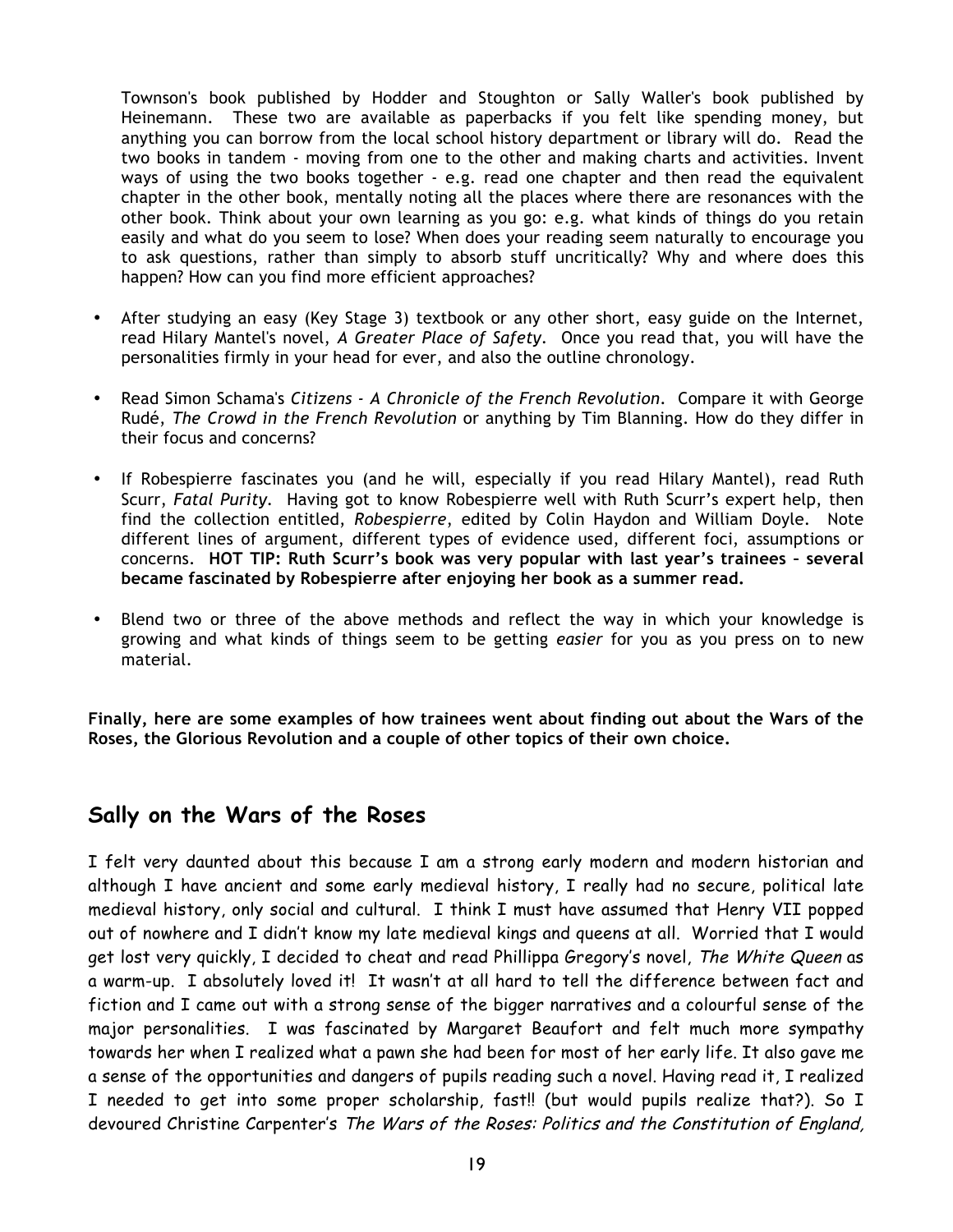c.1437-1509. I really, really enjoyed that book. I went to it with so many questions arising from my first encounter with the personalities via the novel and I found this prior interest just propelled me through the book.

## **Sandra on the Glorious Revolution**

Although I had covered this in an outline course in my first year at university, I had to admit that at the end of the course, I barely even knew the dates of William and Mary or what the Bill of Rights was and I'd forgotten all about how it happened, so this topic was a must for me. I read two completely different books, and the first was a terrific place to start. I read John van der Kiste's Heroes of the Glorious Revolution: William and Mary. This is a gripping narrative of William and Mary's lives. I found I started to care about what happened to them and see the stories from their perspectives. It was easy to read and although I didn't retain all the detail, it left me with a good residue of the big picture. It was then much easier to take in a fascinating study of how the Glorious Revolution has been viewed throughout history. I read Edward Vallance (2006) The Glorious Revolution: 1688 and Britain's Fight for Liberty. I only read three chapters of Vallance, but it was crucial to helping me understand how the GR has been reinterpreted over and over again. I got the idea of reading his book from two features in Teaching History, Edition 151. The Polychronicon in that edition is by Edward Vallance and that gave me the way in. It's followed up by a "Cunning Plan" on how to teach interpretations of The Glorious Revolution, by Arthur Chapman, and that really helped me to pull everything together and see all this being used in the classroom.

## **Simon on the early Islamic history**

I was curious to know about the relationship between Islam and Christendom during the Middle Ages, and also about Muslim influences on the Renaissance, I but really didn't know where to start and I was worried that my knowledge of Islam's origins was too shaky to make much sense of it, so I decided to focus on this as a world history topic. I stumbled by accident on Barnaby Rogerson: The Prophet Muhammad: A Biography and was completely drawn into its narrative. I then followed this up with the first half of Reza Aslan: No God but God: The Origins, Evolution and Future of Islam. I then decided to explore medieval Spain as an example of a blended Muslim-Christian society developing from the early  $8<sup>th</sup>$  century and was particularly drawn in by the example of Cordoba and its extraordinary cathedral in the middle of a mosque! I therefore read just one chapter of Iftikar Malik: Islam and Modernity: Muslims in Europe and the United States, the chapter on Muslims in Spain. This then got me really curious about Cordoba and I now plan to go there for my next holiday. Later, during the PGCE year, when we had to choose historical scholarship for our mentors to read with us in school, I chose David Abulafia's The Great Sea: A Human History of the Mediterranean. I don't think I could have done that without those earlier knowledge moorings in Islam.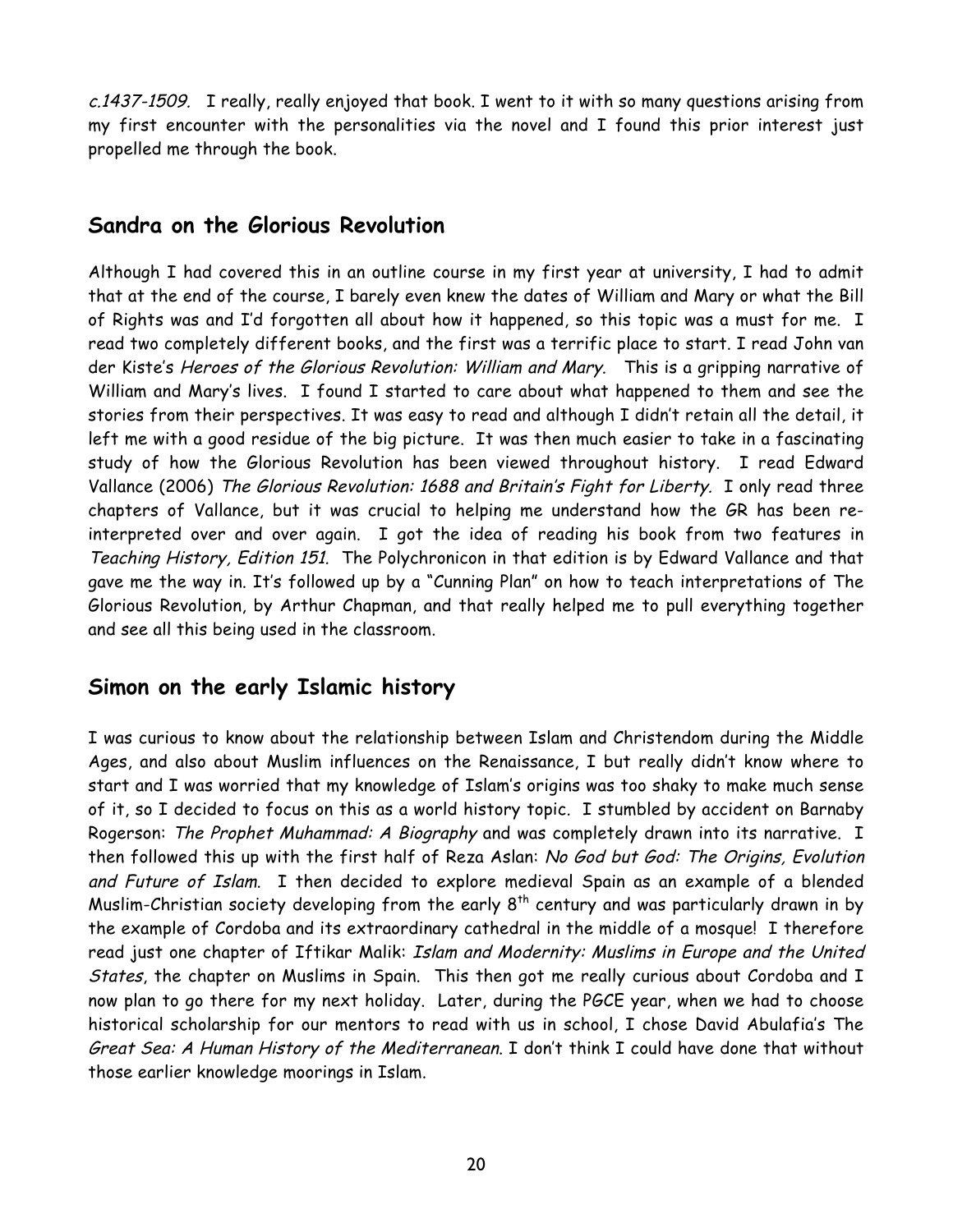## **Sam on Edward I**

The bit in the NC that says, 'the English campaigns to conquer Wales and Scotland up to 1314' gave me the heebie jeebies, so I decided to put down one anchor in that area and I made my fourth topic Edward I. I just set myself the target of becoming really knowledgeable about the reign of this one very famous king. I read the whole of one book, really slowly. I read Marc Morris, Edward I, a Great and Terrible King. It was brilliant. I read it on and off all summer. I then contacted a university friend who had specialized in that period and spent an evening with him, picking his brains. That opportunity to process and extend my new knowledge with a knowledgeable other was invaluable. With Edward I in my head, I found that during the PGCE year, it was much easier to make sense of the reigns of Edward II and Edward III (about whom I was also clueless) because I now had so many earlier reference points in politics, culture and society. My mentor asked me to tackle a lesson sequence on the significance of Bannockburn, quite early in the course (October) and I was very glad that I'd studied Edward I because I don't think I would have been able to situate the battle, and Edward II's reign, in a wider narrative without it. The bigger picture actually made me question the significance of Bannockburn so the significance focus in school was much less superficial than it would otherwise have been.

### **FINAL TIP on general knowledge-building: Don't panic, just MAKE USE of the novels in Section 2.**

- Is your African history lamentable? Read Chinua Achebe *Things Fall Apart.*
- Are you hopeless on South and East Asia and don't have any reference points? Read Amitav Ghosh *The Glass Palace.*
- Is your feeling for medieval experience hopeless? Read Cynthia Harnett's *The Wool Pack.*
- Is your nineteenth-century 'sense of period' fairly lamentable? Then read some Dickens, some Gaskell, some Trollope, some Eliot or some Hardy. Get started because you will need that sense of period on Day 1 of the course in Subject Studies when we look at nineteenth-century social and political change!
- Would you struggle to distinguish between eighteenth century British society and later social history? That must mean you have never read any Jane Austen! That is an embarrassing place to be for a history teacher. Read *Pride and Prejudice*, fast. Soak up its language, find some critical social, literary/historical commentaries on it on the Internet.
- Does Islamic art mean nothing to you? Get lost in Orhan Pamuk's murder mystery.
- Is your awareness of the Hapsburg empire non-existent? Make a start with Joseph Roth's tragic and evocative *The Radetzky March.*
- Are the Tudors a mystery? Get absorbed by the characters in an Alison Weir or a C.J. Sansom novel. Then you'll be inspired to *want* to find out more.
- Does East Anglia and its people mean very little to you? Read the classic history teacher novel of the fens: Graham Swift's *Waterland.*
- Do you lack any sense of visceral connection with or awareness of Japanese history beyond high politics and international history? Read Ishiguro, *Artist of the Floating World.*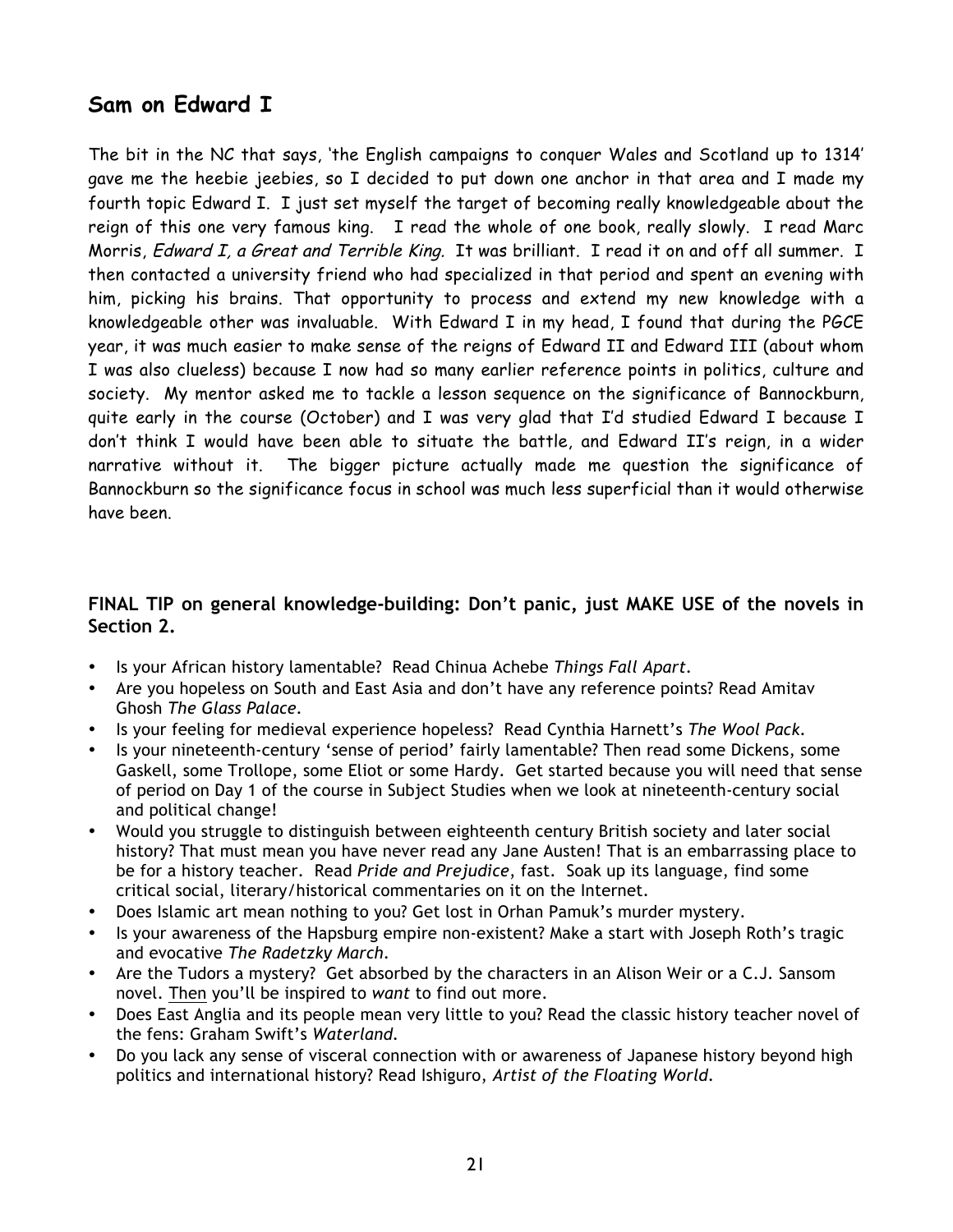• Is your knowledge of 19<sup>th</sup> century Russia terrible? Read some Tolstoy to start clambering out of your ignorance, to gain a 'sense of place' and 'sense of period', and, above all, to remedy your ignorance of Tolstoy - the great master of the novel.

**By reading broadly across a good range of novels you will be throwing out other, smaller anchors into many other periods, places and themes, well beyond your four topics. Enjoy.**